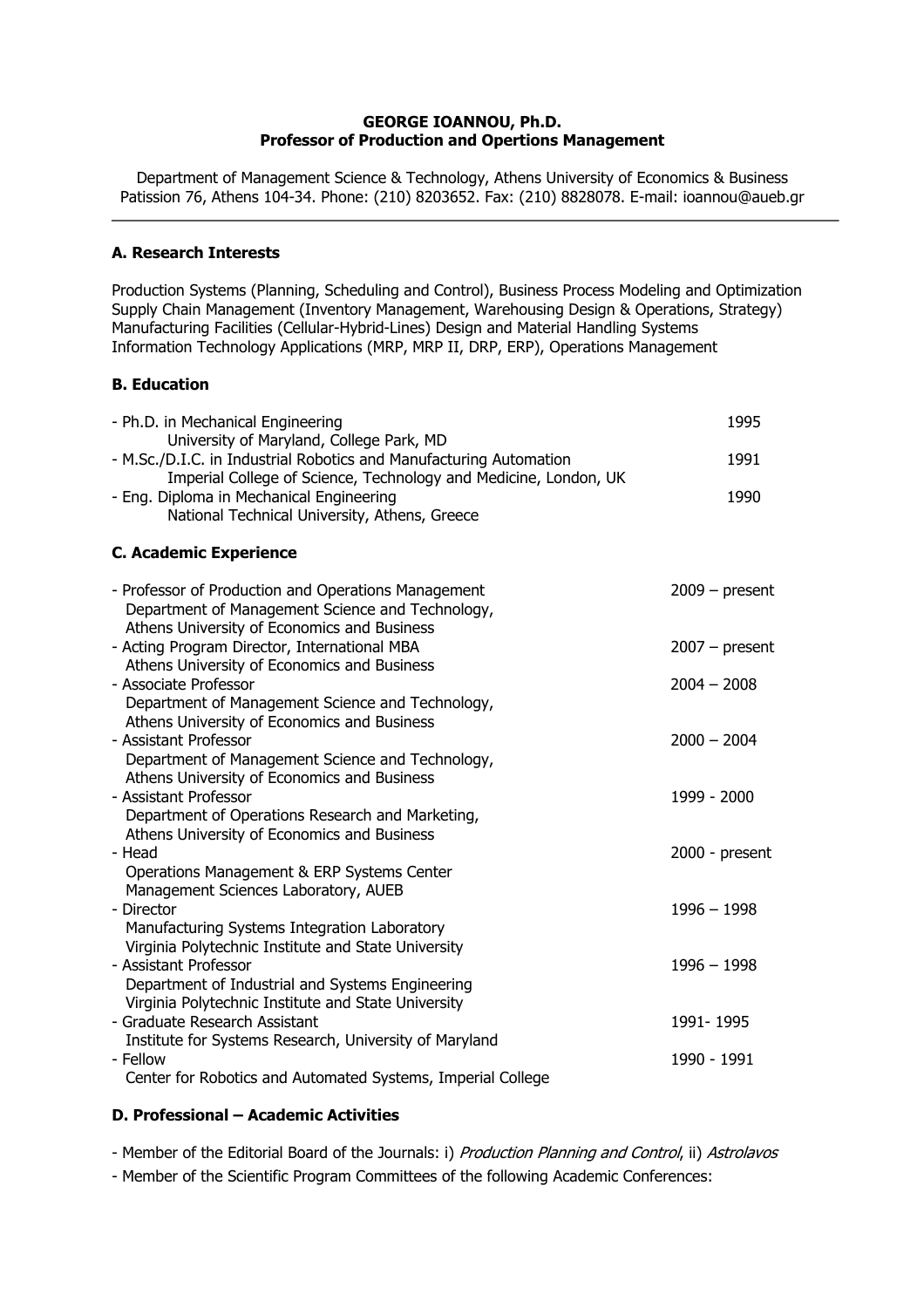- 2<sup>nd</sup> International Conference on Applied Operational Research, Åbo Akademi University, Finland (ICAOR 2010)
- 1<sup>st</sup> International Conference on Applied Operational Research (ICAOR 2008)
- IFIP Second International Conference on Research and Practical Issues of Enterprise Information Systems, (CONFENIS 2007)
- $2^{nd}$  Conference of the Technical Chamber of Greece: Greek Industry Towards the Knowledge Economy (TEE 2006)
- International Conference on Advances in Materials, Product Design & Manufacturing Systems (ICMPM 2005)
- 8<sup>th</sup> International Conference on Electronic Commerce Research (NAEC 2005 Networking and Electronic Commerce Research)
- Reviewer for: IIE Transactions, Operations Research, IEEE Transactions on Robotics and Automation, Interfaces, Applied Mathematical Modeling, International Journal of Flexible Manufacturing Systems, International Journal of Flexible Automation and Integrated Manufacturing, Journal of Intelligent Manufacturing, Production Planning and Control, International Journal of Production Research, Computers and Industrial Engineering, Operational Research, International Journal of Systems Science, Journal of Food Engineering, International Transactions in Operational Research, International Journal of Production Economics, OMEGA, European Journal of Operational Research, Journal of the Operational Research Society, IEEE Transactions of Industrial Informatics.
- Professional Society Memberships: IIE and INFORMS.
- Registered Professional Engineer: Technical Chamber of Greece, Athens, Greece (since 1990).

## **Ε. Publications**

#### **E1. Thesis and Dissertations**

- 1. Ioannou, G., 1995. "Integrated Manufacturing Facility Design." Doctoral Dissertation, Department of Mechanical Engineering and Institute for Systems Research, University of Maryland at College Park, USA.
- 2. Ioannou, G., 1991. "Stiffness Control for Robotic Assembly." Master's Thesis, Centre for Robotics and Automated Systems, Imperial College of Science, Technology and Medicine, University of London, UK (Grade: Distinction).
- 3. Ioannou, G., 1990. "Computer-aided Control Systems Design." Diploma Thesis, Department of Mechanical Engineering, National Technical University of Athens, Greece (Grade: 10/10).

## **E2. Books, Chapters, Edited Volumes**

- 1. Ioannou, G., 1996. "Integrating shop layout and material handling system design decisions." In Progress in Material Handling Research 1996, R.J. Graves, L.F. McGinnis, D.J. Medeiros, R.E. Ward and M.R. Wilhelm (Editors), Braun-Brumfield, Inc., Ann Arbor, MI, pp. 227-244.
- 2. Ioannou, G. and W.G. Sullivan, 1996. "Justification of investment in modern material handling technology using activity-based costs." In Progress in Material Handling Research 1996, R.J. Graves, L.F. McGinnis, D.J. Medeiros, R.E. Ward and M.R. Wilhelm (Editors), Braun-Brumfield, Inc., Ann Arbor, MI, pp. 573-594.
- 3. Chen, F.F. and R. Mantel; contributions by G. Ioannou, H. Roos, J. van den Berg, M.R. Wilhelm, 1996. "Infrastructure and networking in material handling research and development." In Progress in Material Handling Research 1996, R.J. Graves, L.F. McGinnis, D.J. Medeiros, R.E. Ward and M.R. Wilhelm (Editors), Braun-Brumfield, Inc., Ann Arbor, MI, pp. 25-28.
- 4. Baird, K., Barfield, W., Shewchuk J.P., and Ioannou, G., 2001. "Applications of wearable computers and augmented reality to manufacturing." In Fundamentals of Wearable Computers and Augmented Reality, W. Barfield and T. Caudell (Editors), Lawrence Erlbaum Associates, Inc., NJ, pp. 695-714.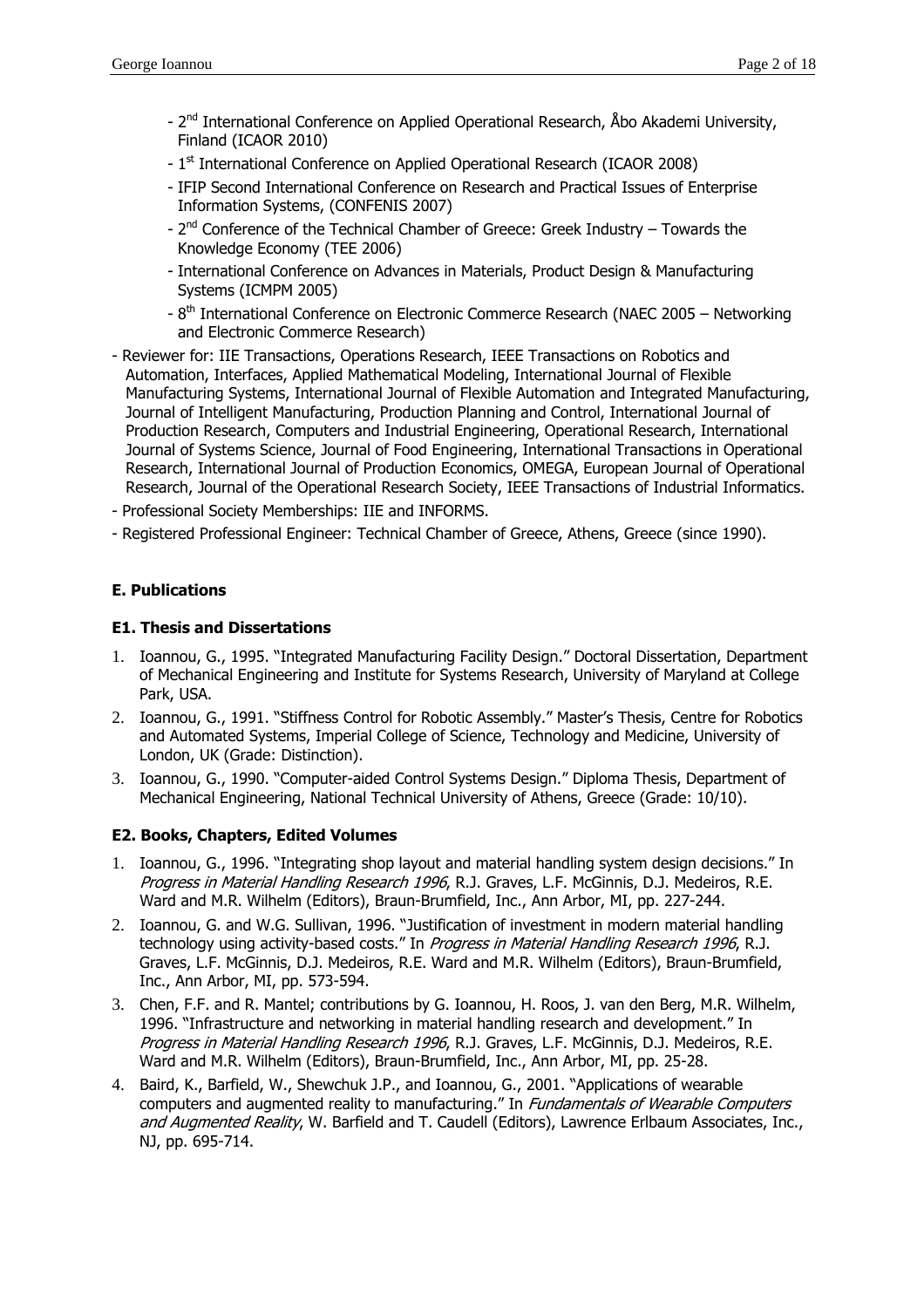- 5. Tarantilis, C., C. Kiranoudis and G. Ioannou, 2004. "Distribution and Service Operations Management in Greek Enterprises – Methods, Systems and Case Studies", Sideris Publications, forthcoming (in Greek).
- 6. Ioannou, G., 2005. "Production and Operations Management", Stamoulis Publications, Athens, Greece (in Greek).
- 7. Repoussis P. P., D. C. Paraskevopoulos, G. Zobolas, C. D. Tarantilis and G. Ioannou, 2005. A decision support system for effective management of waste lube oils recycling operations. In A. Jaszkiewicz, M. Kaczmarek, J. Zak (Editors), Advanced Operations Research and Artificial Intelligence Methods in Transportation, IFOR Publishing House, pp. 587-594.
- 8. Ioannou, G., 2006. "Enterprise Resource Planning Systems Applications with MBS-Navision", Stamoulis Publications, Athens, Greece (in Greek).
- 9. Argyropoulou, M., Ioannou, G., Motwani, J., Schwarz, T. and Soderquist, K., 2006. ERP Implementation by U.S. and Greek Companies: A Cross – Cultural Analysis. In P. Petratos (Editor), Current Computing Developments in E-Commerce, Security, HCI, DB, Collaborative and Cooperative Systems, Atiner Publications, pp. 373-386.
- 10. Kritikos, M.N. and G. Ioannou, 2007. A non-parametric method for the multi-criteria vehicle routing problem with time windows. In N. Matsatsinis and K. Zopounidis (Eds.), Multi-criteria Decision Systems, Klidarithomos Publications, pp. 41-54.
- 11. Zobolas, G.I., C.D. Tarantilis and G. Ioannou, 2007. Exact, heuristic and metaheuristic algorithms for solving shop scheduling problems. In F. Xhafa and A. Abraham (Editors), Meta-heuristics for Scheduling in Industrial and Manufacturing Applications, Springer Engineering Series, pp. 1-40.
- 12. Repoussis, P., C. Tarantilis and G. Ioannou, 2007. An evolutionary algorithm for the open vehicle routing problem with time windows. In F.B. Pereira and J. Tavares (Editors), Bio-inspired Approaches for the Vehicle Routing Problem, Springer Engineering Series, pp. 55-75.
- 13. Argyropoulou ,M., Ioannou, G., Koufopoulos, D. and Motwani J.. 2009. Measuring the Impact of an ERP Project at SMEs: A Framework and Empirical Investigation. In Maria Manuela Cruz-Cunha (Editor), Enterprise Information Systems for Business Integration in SMEs: Technological, Organizational, and Social Dimensions, Chapter 1, ISBN: 978-1-60566, IGI Global, (AIRM).
- 14. Argyropoulou M., M.K. Sharma, T. Lazarides, D. Koufopoulos and G. Ioannou. Measuring Supply Chain Performance in SMEs. In Gunasekaran, A. and Sandhu, M., (Editors), Handbook of Business and Information Management Systems, Advances in Information Resources Management book series, IGI Global, ISBN: 1537-3367, to appear.
- 15. Argyropoulou, M., G. Ioannou, D. Koufopoulos and J. Motwani. The 'Six Imperatives' Framework for the Evaluation of an ERP Project. In Kumar, S., Bendoly, E., Esteves, L. (Editors), Frontiers of Research, in Enterprise Systems: A Handbook, Sage Publications, to appear.

## **E3. Journals**

- 1. Harhalakis, G., G. Ioannou, I. Minis, and R. Nagi, 1994. "Manufacturing cell formation under random product demand". International Journal of Production Research, **32**(1), 47-64.
- 2. Herrmann, J.W., G. Ioannou, I. Minis, R. Nagi and J.M. Proth, 1995. "Design of material flow networks in manufacturing facilities". Journal of Manufacturing Systems, **14**(4), 277-289.
- 3. Delaney, D., J.W. Herrmann, G. Ioannou, T. Lu, I. Minis, A.H. Mirza and R. Palmer, 1995. "Design and implementation of a hybrid manufacturing facility". Computers and Industrial Engineering, **29**(3), 315-321.
- 4. Herrmann, J.W., G. Ioannou, I. Minis and J.M. Proth, 1995. "A dual ascent approach to the fixedcharge capacitated network design problem". European Journal of Operational Research, **95**(4), 476-490.
- 5. Ioannou, G. and I. Minis, 1998. "A review of current research on manufacturing shop design integration". Journal of Intelligent Manufacturing, **9**(1), 57-72.
- 6. Herrmann, J.W., G. Ioannou, I. Minis and J.M. Proth, 1999. "Minimization of acquisition and operational costs in horizontal material handling system design," IIE Transactions, **31**(7), 679- 693.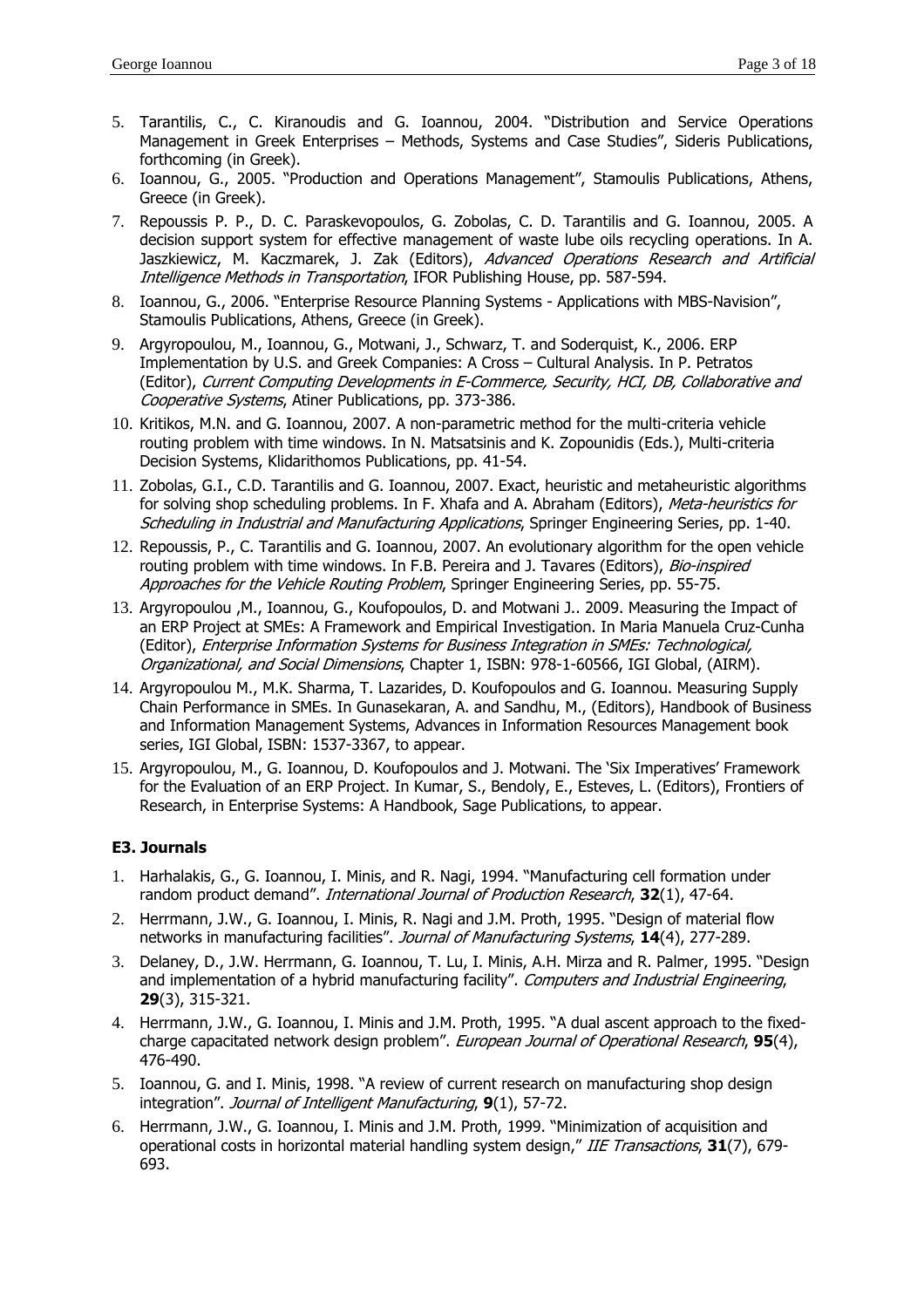- 7. Ioannou, G. and W.G. Sullivan, 1999. "Use of activity-based costing and economic value analysis for the justification of capital investments in automated material handling systems". International Journal of Production Research, **37**(9), 2109-2134.
- 8. Ioannou, G., M. Kritikos and G. Prastacos, 2001. "A greedy look ahead heuristic for the vehicle routing problem with time window constraints". Journal of the Operational Research Society, **52**(6), 523-537.
- 9. Ioannou, G., G.P. Prastacos and G. Skintzi, 2001. "Inventory positioning in single product supply chains". Les Cahiers du Management Technologique, **11**(2), 33-40.
- 10. Ioannou, G., M. Kritikos and G. Prastacos, 2002. "Map-Route: A GIS-based decision support system for intra-city vehicle routing with time windows". Journal of the Operational Research Society, **53**(8), 842-854.
- 11. Ioannou, G., A. Karakerezis and M. Mavri, 2002. "Branch network and modular service optimization for community banking". International Transactions in Operational Research, **9**(5), 531-547.
- 12. Ioannou, G., M. Kritikos and G. Prastacos, 2003. "A problem generator-solver heuristic for vehicle routing with soft time windows." OMEGA, **31**(1), 41-53.
- 13. Skintzi, G., T. Coats, G. Ioannou and G. Prastacos, 2003. "Modeling of facilities for head injuries in London". Operational Research: an International Journal, **3**(3), 197-212.
- 14. Ioannou, G. and M. Kritikos, 2004. "A synthesis of assignment and heuristic solutions for vehicle routing with time windows". Journal of the Operational Research Society, **55**(1), 2-11.
- 15. Ioannou, G., G. Prastacos and G. Skintzi, 2004. "Inventory positioning in multiple product supply chains". Annals of Operations Research, **126**, 195-214.
- 16. Ioannou, G., K. Pramataris and G. Prastacos, 2004. "A Quality Function Deployment approach to web-site design: Applications for electronic retailing." Les Cahiers du Management Technologique, **13**(3), 51-66.
- 17. Papalexandris, A., G. Ioannou, and G. Prastacos, 2004. "Implementing the balanced scorecard in Greece: A software firm's experience". Long Range Planning, **37**(4), 351-366.
- 18. Ioannou, G. and C. Papadogiannis, 2004. "Theory of constraints-based methodology for effective ERP implementation". International Journal of Production Research, **42**(23), 4927-4954.
- 19. Mavri, M. and G. Ioannou, 2004. "An empirical study for credit card approvals in the Greek banking sector". Operational Research: an International Journal, **4**(1), 29-44.
- 20. Tarantilis, C.D., G. Ioannou, C. Kiranoudis and G.P. Prastacos, 2004. "A threshold accepting approach to the open vehicle routing problem". RAIRO-Operations Research, **38**(4), 345-360.
- 21. Ioannou, G. and M. Kritikos, 2004. "Optimization of material handling in production and warehousing facilities". Operational Research: an International Journal, **4**(3), 317-331.
- 22. Papalexandris, A., G. Ioannou, G. Prastacos and K.E. Soderquist, 2005. "An integrated methodology for putting the Balanced Scorecard into action". European Management Journal, **23**(2), 214-227.
- 23. Ioannou, G., 2005. "Streamlining the supply chain of the Hellenic Sugar Industry". Journal of Food Engineering, Special Issue: Operational Research and Food Logistics, **70**(3), 323-332.
- 24. Tarantilis, C.D., G. Ioannou and G. Prastacos, 2005. "Advanced vehicle routing algorithms for complex operations management problems". Journal of Food Engineering, Special Issue: Operational Research and Food Logistics, **70**(3), 455-471.
- 25. Tarantilis, C.D., G. Ioannou, C. Kiranoudis and G. Prastacos, 2005. "Solving the open vehicle routeing problem via a single parameter metaheuristic". Journal of the Operational Research Society, **56**(5), 588-596.
- 26. Ioannou, G., 2006. "Time-phased creation of hybrid manufacturing systems". International Journal of Production Economics, **102**(2), 183-198.
- 27. Repoussis, P.P., D.C. Paraskevopoulos, C.D. Tarantilis and G. Ioannou, 2006. "A reactive greedy randomized variable neighborhood tabu search for the vehicle routing problem with time windows". Lecture Notes in Computer Science, **4030**, 124-138.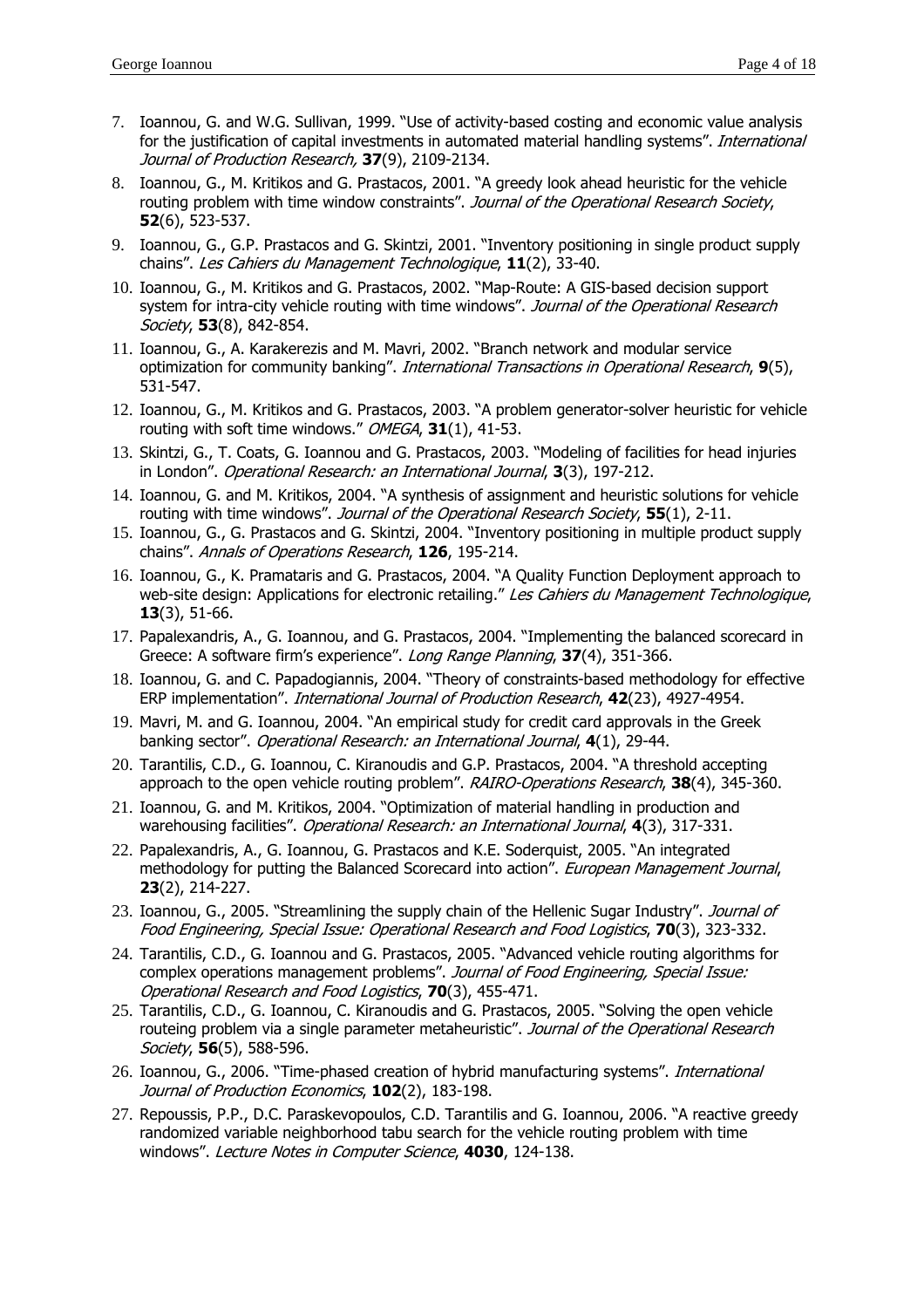- 28. Mavri, M. and G. Ioannou, 2006. "Consumers' perspectives on online banking services". International Journal of Consumer Studies, **30**(6), 552-560.
- 29. Kritikos, M.N., G. Ioannou and G.P. Prastacos, 2006. "Application of Data Envelopment Analysis to vehicle routing problems". Astrolavos, **6**, 136-155.
- 30. Ioannou, G. and M. Mavri, 2007. "Performance-net: A decision support system for reconfiguring a bank's branch network". OMEGA, **35**(2), 190-201.
- 31. Repoussis, P.P., C.D. Tarantilis and G. Ioannou, 2007. "The open vehicle routing problem with time windows". Journal of the Operational Research Society, **58**(3), 355-367.
- 32. Argyropoulou, M., G. Ioannou and G.P. Prastacos, 2007. "ERP implementation at small and medium-sized enterprises: An initial study of the Greek Market". International Journal of Integrated Supply Management, **3**(4), 406-425.
- 33. Ioannou, G., 2007. "An integrated model and a synthetic solution approach for concurrent layout and material handling system design". Computers and Industrial Engineering, **52**(4), 459-485.
- 34. Kritikos, M. and G. Ioannou, 2007. "Sequencing material handling operations in production facilities". International Transactions in Operational Research, **14**(2), 291-307.
- 35. Mavri, M., V. Aggelis and G. Ioannou, 2007. "Credit rating approximation and forecast of the customer's interaction with a bank". Astrolavos, **7**, pp. 106-120.
- 36. Repoussis, P.P., C.D. Tarantilis and G. Ioannou, 2007. "A hybrid metaheuristic for a real life vehicle routing problem". Lecture Notes in Computer Science, **4310**, 247-254.
- 37. Mavri, M., and G. Ioannou, 2008. "Customer switching behavior in Greek banking services using survival analysis". Managerial Finance, **34**(3), 186-197.
- 38. Skintzi, G., G. Ioannou and G. Prastacos, 2008. "Investigating warehousing policies". International Journal of Production Economics, **112**(2), 955-970.
- 39. Zobolas G., C.D. Tarantilis and G. Ioannou, 2008. "Extending capacity planning by positive lead times and optional overtime, earliness and tardiness for effective Master Production Scheduling". International Journal of Production Research, **46**(12), 3359-3386.
- 40. Argyropoulou, M., G. Ioannou, K.E. Soderquist and J. Motwani, 2008. "Managing ERP system evaluation and selection in SMEs using the 'six-imperatives' methodology". International Journal of Procurement Management, **1**(4), 430-452.
- 41. Mavri, M., V. Angelis, G. Ioannou, E. Gaki and I. Koufodontis, 2008. "A two-stage dynamic credit scoring model based on customer's profile and time horizon". Journal of Financial Services Marketing, **13**(1), 15-30.
- 42. Argyropoulou M., G. Ioannou, D. Koufopoulos and J. Motwani, 2008. "Performance drivers of ERP systems in small and medium-sized Enterprises". International Journal of Enterprise Network Management, **2**(3), 333-349.
- 43. Paraskevopoulos, D.C., P.P. Repoussis, C.D. Tarantilis, G. Ioannou and G.P. Prastacos, 2008. "A reactive variable neighborhood tabu search for the heterogeneous fleet vehicle routing problem with time windows". Journal of Heuristics, **14**(5), 425-455.
- 44. Repoussis, P.P., D. Paraskevopoulos, G. Zobolas, C.D. Tarantilis and G. Ioannou, 2009. "A webbased decision support system for waste lube oils collection and recycling". European Journal of Operational Research, **195**(3), 676-700.
- 45. Zobolas, G., C.D. Tarantilis and G. Ioannou, 2009. "Minimizing makespan in permutation flow shop scheduling problems via a hybrid metaheuristic algorithm". Computers and Operations Research, **36**(4), 1249-1267.
- 46. Zobolas, G., C.D. Tarantilis and G. Ioannou, 2009. "A hybrid evolutionary algorithm for the job shop scheduling problem". Journal of the Operational Research Society, **60**(2), 221-235.
- 47. Repoussis P.P., C.D. Tarantilis and Ioannou G. "Arc-guided evolutionary algorithm for the vehicle routing problem with time windows. IEEE Transactions on Evolutionary Computation, **13**(3), 624- 647.
- 48. Argyropoulou M., G. Ioannou, D. Koufopoulos and J. Motwani, 2009. "Measuring the Impact of an ERP Project at SMEs: A Framework and Empirical Investigation". International Journal of Enterprise Information Systems, **5**(3), 1-13.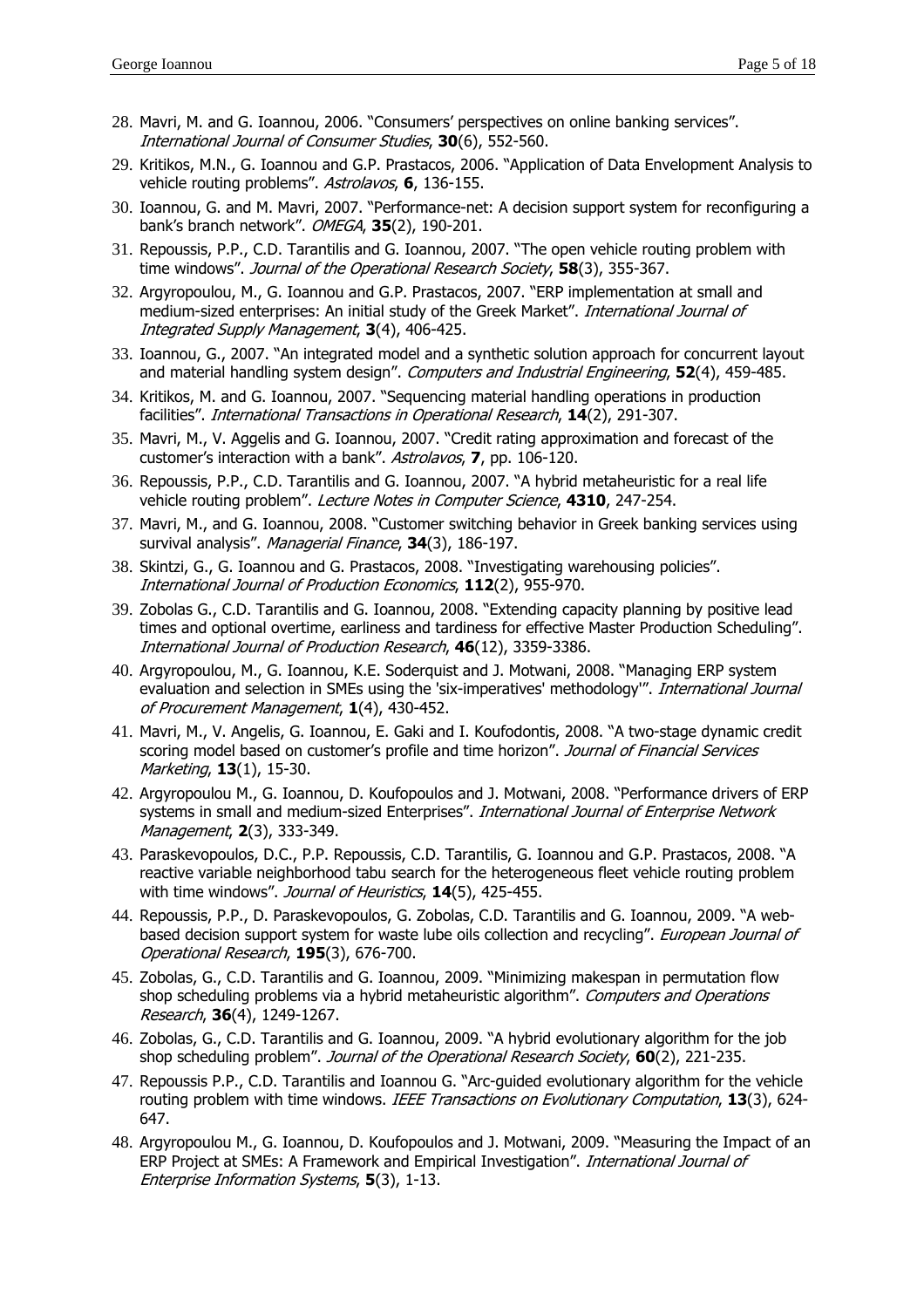- 49. Zobolas, G., C.D. Tarantilis and G. Ioannou, 2009. "Solving the open shop scheduling problem via a hybrid genetic-variable neighborhood search algorithm". Cybernetics and Systems, **40**(4), 259- 285.
- 50. Repoussis P.P., Tarantilis C.D., Bräysy O. and Ioannou G. A hybrid evolution strategy for the open vehicle routing problem. Computers & Operations Research, forthcoming (doi:10.1016/j.cor.2008.11.003).
- 51. Ioannou, G., M.N. Kritikos and G.P. Prastacos. "An assignment-based heuristic for vehicle routing with time windows". Operational Research: an International Journal, forthcoming.
- 52. Argyropoulou M., G. Ioannou, D. Koufopoulos and J. Motwani, Measuring supply chain performance in SMEs. Supply Chain Management: an International Journal, forthcoming.
- 53. Soderquist, K.E., A. Papalexandris, G. Ioannou and G.P. Prastacos. "Task-based to competencybased: A typology and process supporting a critical HRM transition". Personnel Review, forthcoming.
- 54. Kritikos, M. and G. Ioannou. "The balanced cargo vehicle routing problem with time windows". International Journal of Production Economics, forthcoming.

## **Ε4. Conferences**

- 1. Ioannou, G., Minis, I., Nagi, R., and Proth, J.M., 1994. "Design of material handling flow paths," Proceedings of the 1994 NSF Design and Manufacturing Grantees Conference, Cambridge MA, January 5-7.
- 2. Herrmann, J.W., G. Ioannou, I. Minis and J.M. Proth, 1994. "Design for control of material handling systems." ORSA/TIMS Joint National Meeting, Detroit, MI, October 23-26.
- 3. Herrmann, J.W., Ioannou, G., Minis, I., and Proth, J.M., 1995. "Planning for unit-load horizontal material handling systems," Proceedings of the 1995 NSF Design and Manufacturing Grantees Conference, La Jolla, CA, January 4-6.
- 4. Herrmann, J.W., G. Ioannou, I. Minis and J.M. Proth, 1995. "Integrated manufacturing facility design." INFORMS National Meeting, Los Angeles CA. April 23-26.
- 5. Ioannou, G., 1995. "A global model for the manufacturing shop design problem," Proceedings of the  $1<sup>st</sup>$  HIMAC Workshop, Technical University of Crete, Chania, Greece, October 18-20.
- 6. Herrmann, J.W., G. Ioannou and I. Minis, 1995. "Cell formation and hybrid shop layout." INFORMS National Meeting, Invited Session, New Orleans, LA, October.
- 7. Deisenroth, M.P. and G. Ioannou, 1996. "The plant layout project revisited." In the Proceedings of the 1996 ASEE Annual Conference, Washington DC, June 22-27.
- 8. Ioannou, G. and S.C. Sarin, 1997. "Design for de-manufacturing and generation of disassembly plans: The current state of knowledge." Proceedings of the  $\mathcal{I}^h$  International Conference on Flexible Automation and Intelligent Manufacturing, Middlesborough, UK, June 25-27, pp. 216-227.
- 9. Ioannou, G. and W.G. Sullivan, 1998. "A method for transforming functional facilities into focused cells or hybrid manufacturing systems," presented at the 1998 International Material Handling Research Colloquium, Phoenix AZ. June.
- 10. Stamatelopoulos, F., M. Grammatikou and G. Ioannou, 2000. "Management requirements for ebusiness systems". In the Proceedings of the Hewlett Packard - OVUA 7<sup>th</sup> Plenary Workshop on e-Services Management, June 12-14, Santorini, Greece.
- 11. Ioannou, G., M. Grammatikou and F. Stamatelopoulos, 2000. "Quality of Service Requirements for e-Business Systems over Enterprise Resource Planning Platforms". Proceedings of the  $10<sup>th</sup>$ International Conference on Flexible Automation and Intelligent Manufacturing, Dublin, IR.
- 12. Ioannou, G., M. Kritikos and G.P. Prastacos, 2000. "Heuristic methods for the vehicle routing problem with soft time windows". Proceedings of the Hellenic Mathematical Association conference, September, pp. 112-124.
- 13. Ioannou, G., G. Prastacos and G. Skintzi, 2001. "Inventory positioning in single product supply chains". Proceeding of the  $3<sup>d</sup>$  International Conference on the Analysis and Design of Manufacturing Systems, Tinos, Greece, May, pp. 49-58.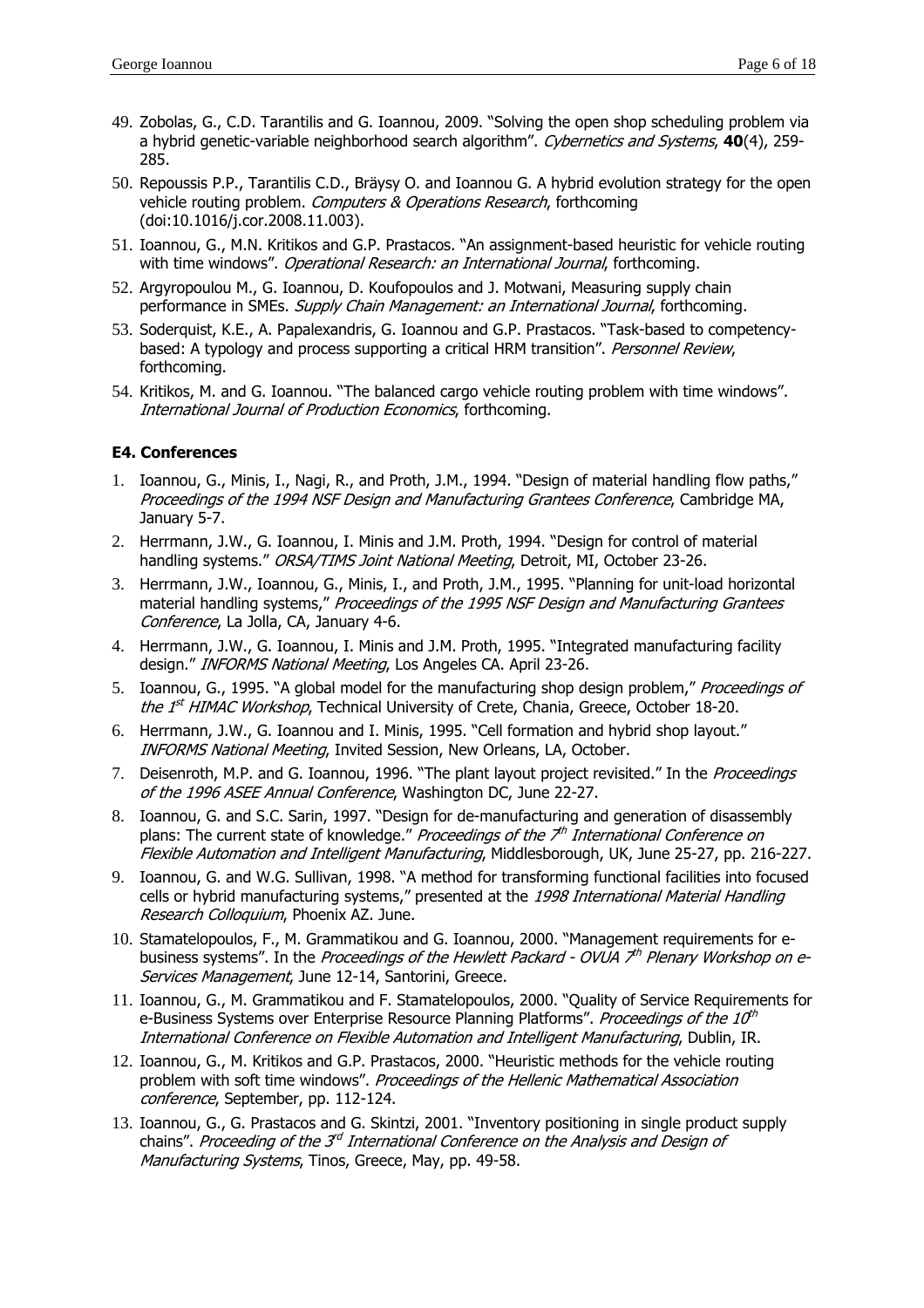- 14. Mavri, M. and Ioannou, G., 2001. "PERFORMANCE: A decision support system for evaluating and reconfiguring a bank's branch network". Proceedings of the European Summer Institute IRIT, September, Toulouse, France.
- 15. Botsi, P., Ioannou, G. and Papadogiannis, C., 2001. "Vendor selection for e-business implementation using the Analytical Hierarchy Process". Proceedings of the 4th International Conference on Electronic Commerce Research (ICECR-4), November 8-11, Dallas, Texas, USA, vol. 1, pp. 45-58.
- 16. Ioannou, G., G. Skintzi and G.P. Prastacos, 2002. "Pricing Outsourcing in the Supply Chain".  $16<sup>th</sup>$ Triennial Conference of the International Federation of Operational Research Societies, July, Edinburgh, UK.
- 17. Ioannou, G., A. Papalexandris, G. Prastacos and E. Soderquist, 2002. "Implementing Balanced Scorecard at a software development company". Proceedings of the IEEE International Engineering Management Conference, St. John's College, Cambridge, UK, August 18-20, pp.743- 748.
- 18. Skintzi, G., G. Ioannou and G. Prastacos, 2002. "Pricing Outsourcing in the Supply Chain". 16th triennial conference of the International Federation of Operations Research Societies. Conference Theme: OR in a globalised, networked world economy, July, Edimborough, UK.
- 19. Ioannou, G., M. Kritikos and G. Prastacos, 2002. "A assignment-based heuristic for vehicle routing with time windows". Proceedings of the  $15<sup>th</sup>$  Conference of the Hellenic Operational Research Society, Tripoli, Greece, November.
- 20. Mavri, M. and G. Ioannou, 2003. "A choice model for consumers' behavior in online banking services". Proceedings of the EURO-INFORMS Conference "New Opportunities for Operational Research", Istanbul, Turkey, July.
- 21. Ioannou, G. and C. Papadogiannis, 2003. "Bottlenecks of ERP implementations: Evidence from a multinational SAP R/3 deployment project". Proceedings of the  $17<sup>th</sup>$  International Conference on Production Research, Blacksburg, VA, August 3-6.
- 22. Ioannou, G. and M. Kritikos, 2003. "Optimization of material handling in production and warehousing facilities". Proceedings of the 16<sup>th</sup> Conference of the Hellenic Operational Research Society, Larissa, September.
- 23. Mavri, M. and G. Ioannou, 2003. "An empirical study for online banking services from the users' perspective", Proceedings of the 16<sup>th</sup> Conference of the Hellenic Operational Research Society, Larissa, September.
- 24. Mavri, M. and G. Ioannou, 2003. "A choice model for consumer behavior in banking services".  $\mathcal{J}^d$ Workshop on Polycriteria Analysis, Chania, Crete, October.
- 25. Mavri, M. and G. Ioannou, 2003. "Customer's behaviour in online banking services", EUMOptiFin 1 (EU-Workshop Mathematical Optimization Models for Financial Institutions, Vienna, Austria, January 13-17.
- 26. Skintzi, G., T. Coats, G. Ioannou and G. Prastacos, 2003. "Modeling facilities for head injuries in London". *3<sup>d</sup> Workshop on Polycriteria Analysis*, Chania, Crete, October.
- 27. Skintzi, G., G. Ioannou and G. Prastacos, 2003. "Applications of Real Options in Supply Chain Management". Workshop EUMOptFin 1: The technology of asset and liability modeling, Βιέννη, Αυστρία, January 13-17.
- 28. Mavri, M. and Ioannou, G., 2004. "Modeling products and consumes' profile in the context of customer relationship management", Proceedings of the EURO-INFORMS: EURO XX Managing Electronic Services (Ρόδος, Ελλάδα).
- 29. Mavri, M. and G. Ioannou, 2004 "An empirical study for credit card approvals in the Greek banking sector" EUMOptiFin 3 (EU-Workshop) "The drivers of performance of large Financial Institutions", Bergamo, Italy, 16-21 May.
- 30. Skintzi, G., G. Ioannou and G. Prastacos, 2004. "Multi-node serial supply chains: Investigation of inventory management policies", Proceedings of the EURO-INFORMS: EURO XX Managing Electronic Services (Rhodes, Greece).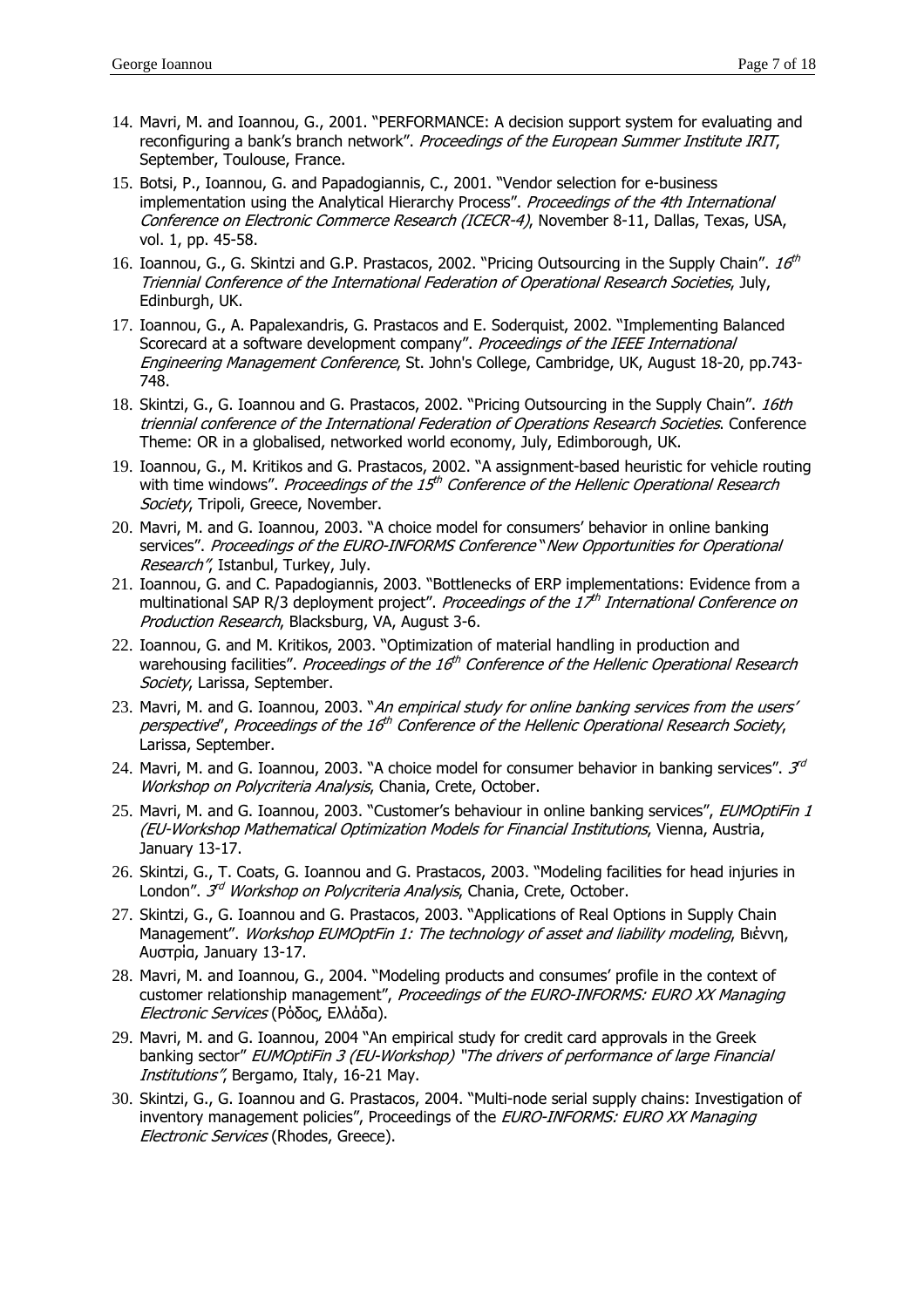- 31. Skintzi, G., G. Ioannou and G. Prastacos, 2004. "Inventory Positioning in Multiple Product Supply Chains" EUMOptiFin 3 (EU-Workshop) "The drivers of performance of large Financial Institutions", Bergamo, Italy, 16-21 May.
- 32. Paraskevopoulos, D., C.D. Tarantilis, G. Ioannou, and G.P. Prastacos, 2004. "Operational planning of material handling systems based on a vehicle routing metaheuristic", Proceedings of the EURO-INFORMS: EURO XX "Managing Electronic Services (Rhodes, Greece).
- 33. Repoussis, P., C.D. Tarantilis, G. Ioannou, and G.P. Prastacos, 2004. "The open vehicle routing problem with time windows", Proceedings of the EURO-INFORMS: EURO XX "Managing Electronic Services (Rhodes, Greece).
- 34. Zobolas, G., C.D. Tarantilis, H. Mitropoulos, and G. Ioannou, 2004. "A Genetic Algorithm for Efficient Production Scheduling", Proceedings of the EURO-INFORMS: EURO XX "Managing Electronic Services (Rhodes, Greece).
- 35. S. Dimitriou, A. Ioannou, P. Tsoi, G. Ioannou and C.D. Tarantilis, 2004. "Assessing the comparative efficiency of BT Retail call centers using Data Envelopment Analysis", Proceedings of the EURO-INFORMS: EURO XX "Managing Electronic Services (Rhodes, Greece).
- 36. Paraskevopoulos, D.C., P. Repoussis, C.D. Tarantilis, G. Ioannou and G.P. Prastacos, 2005. "A decision support system for waste lube oils collection". Proceedings of the  $11<sup>th</sup>$  International Conference on Industrial Engineering and Engineering Management (IEEM), Senyang, China, volume 1, pp. 121-126.
- 37. Dimitriou, S., G. Ioannou and G.P. Prastacos, 2005. "Dynamic Lead Time Estimation in a Make-To-Order Job Shop". EurOMA International Conference on Operations and Global Competitiveness, Budapest, Hungary, June 19-22, ed K. Demeter, pp. 1153-1163.
- 38. Skintzi, G., G. Ioannou and G.P. Prastacos, 2005. "Investigating inventory control tactics in two node capacitated supply chains". ORP<sup>3</sup> 2005, Valencia, Spain, September 6-10.
- 39. Karantana, T., G. Ioannou and G.P. Prastacos, 2005. "Managing Supply Chain Risks: Taxonomy and Measures". EurOMA International Conference on Operations and Global Competitiveness, Budapest, Hungary, June 19-22.
- 40. Mavri, M. and G. Ioannou, 2005. "Product-net: A DSS for banking sector in the context of the new economy". EurOMA International Conference on Operations and Global Competitiveness, Budapest, Hungary, June 19-22.
- 41. Skintzi, G., G. Ioannou and G.P. Prastacos, 2005. "Flexible warehousing policies". EurOMA International Conference on Operations and Global Competitiveness, Budapest, Hungary, June 19-22.
- 42. Repoussis, P.P., Paraskevopoulos, D.C., Zobolas, G., Tarantilis, C.D. and Ioannou, G. 2005. "A decision support system for effective management of waste lube oils recycling operations", Proceedings of the Joined Conference 10th Euro Working Group Transportation and 16th Mini-EURO, Poznan University of Technology, Poznan, Poland.
- 43. Repoussis, P.P, Tarantilis, C.D., Ioannou, G. and Prastacos, G.P. 2005. "A simple GRASP for the Vehicle Routing Problem with Time Windows", 17th National Conference of the Hellenic Operations Research Society, University of Patras, Rio, Greece.
- 44. Paraskevopoulos, D.C., Tarantilis, C.D., Ioannou, G. and Prastacos, G.P. 2005. "A tabu search metaheuristic for the multi-depot vehicle routing problem with time windows". Proceedings of the 2nd Student Conference on Management Science & Technology, 18 May, Athens University of Economics and Business, Athens, Greece.
- 45. Dimitriou, S., Tarantilis, C.D., Ioannou, G. and Prastacos, G.P. 2005. "Coordination and optimization of supply chains", Proceedings of the 2nd Student Conference on Management Science & Technology, 18 May, Athens University of Economics and Business, Athens, Greece.
- 46. Repoussis, P.P., Tarantilis, C.D., Ioannou, G. and Prastacos, G.P. 2005. "An advanced heuristic algorithm for the vehicle routing problem with time windows", Proceedings of the 2nd Student Conference on Management Science & Technology, 18 May, Athens University of Economics and Business, Athens, Greece.
- 47. Dimitriou S., M. Mavri, G. Ioannou, G. Prastakos 2005. "The role of shared resources in lead time performance of a banking network". Proceedings of the  $3<sup>d</sup>$  Workshop on Poly-criteria Analysis for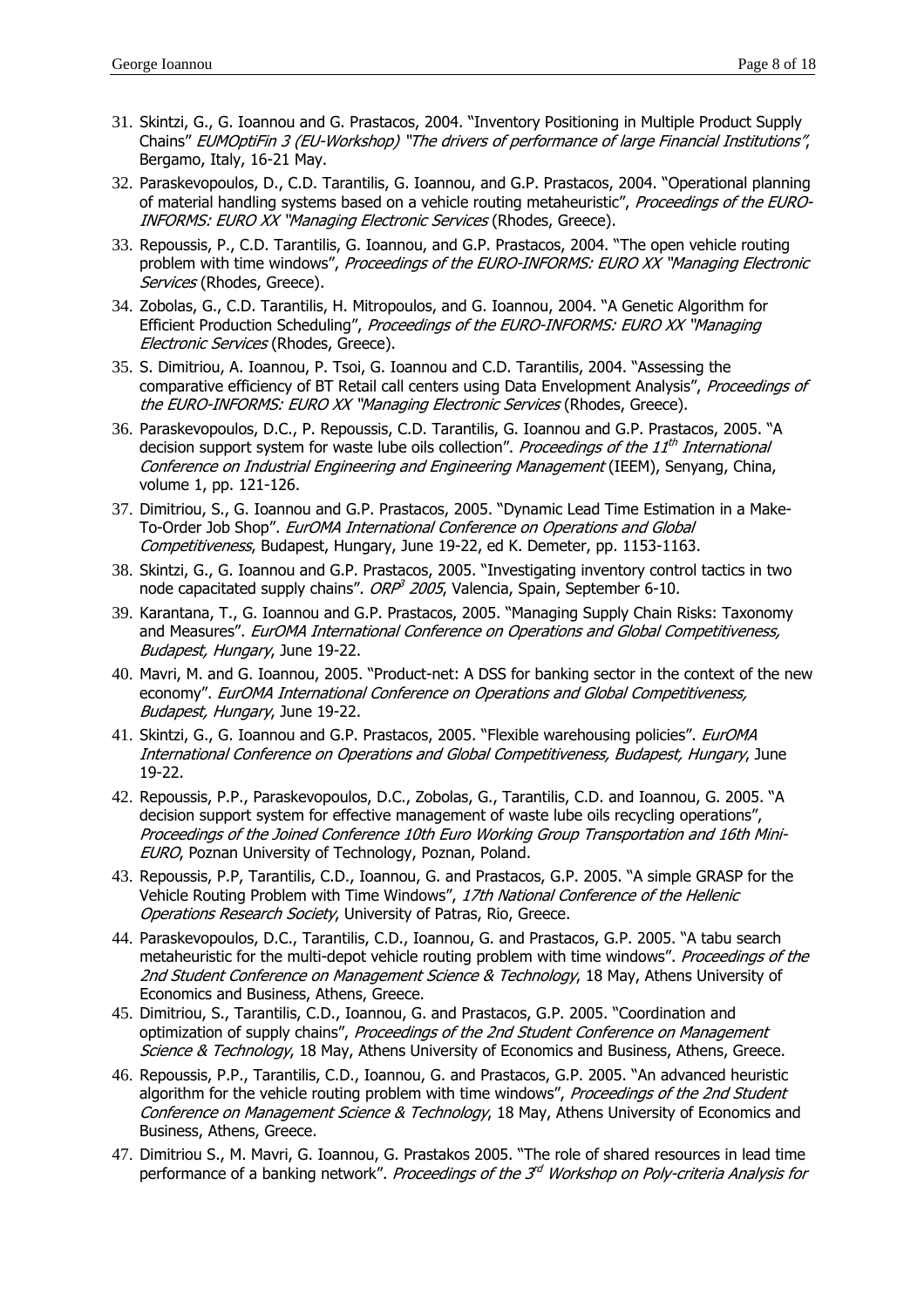Decision Making, Department of Production Engineering and Management, Technical University of Crete, Chania, September 29-30.

- 48. Soderquist, K.E., G. Ioannou, L. Kyrgidou and A. Papalexandris, 2005. "What do Competencies Look Like? Developing and Applying a Typology of Job-Related Competencies". *International* Conference on Managing Global Trends and Challenges in a Turbulent Economy, Department of Business Administration, University of the Aegean, Chios, October 13-15.
- 49. Prastacos G.P., Dimitriou S., Karantana T. and Ioannou G., 2005. "The Impact of Risk on Supply Chain Coordination Strategies". International Conference on Applied Business Research, Beijing, China, December.
- 50. Argyropoulou, M., G. Ioannou, E. Soderquist and G.P. Prastacos, 2005. "A structured methodology for ERP system Evaluation and Selection". Proceedings of the 2005 Networking and Electronic Commerce Research Conference (NAEC2005), Riva Del Garda, Italy, October, pp 31-52.
- 51. Ioannou G. and A. Macris, 2006. "A University perspective for academic use of Microsoft Dynamics NAV: Merging educational material with practice and advancing research with the software's tools", Microsoft Convergence 2006, Dallas, TX.
- 52. Dimitriou S., Tarantilis C., Ioannou G., Prastacos G., 2006. "Updating Lead Time Estimates in MRP calculations", 3rd Student Conference in Management Science and Technology, May, Athens.
- 53. Karantana T., Ioannou G., Prastacos G., 2006. "Managing Risk in Supply Chains: Taxonomy and Risk Measures". Proceedings of 3rd Student Conference Department of Management Science and Technology (AUEB), Athens, May.
- 54. Repoussis, P.P., Paraskevopoulos, D.C., C.D. Tarantilis, G. Ioannou and G.P. Prastacos, 2006. "Advanced construction heuristics for the vehicle routing problem with time windows". Proceedings of the 3<sup>rd</sup> Student Conference on Management Science and Technology, AUEB.
- 55. Paraskevopoulos, D.C., P.P. Repussis, C.D. Tarantilis, G. Ioannou and G.P. Prastacos, 2006. "Hybrid metaheuristic algorithms for vehicle routing and scheduling". Proceedings of the  $3^{rd}$ Student Conference on Management Science and Technology, AUEB.
- 56. Zobolas G., Tarantilis C.D., Ioannou G., 2006. "Job-shop scheduling optimization using the Differential Evolution Algorithm", Proceedings of the  $3<sup>d</sup>$  Student Conference of Management Science and Technology, Athens, Greece.
- 57. Karantana T., Ioannou G., Prastacos G., 2006. "Understanding the drivers and factors that increase supply chains exposure to internal and external risks". Proceedings of EurOMA International Conference: Moving up the Value Chain, Glasgow, June.
- 58. Papalexandtis, A., Kyrgidou, L., Soderquist, K.E., Ioannou, G., Prastacos, G.P., 2006. "Implementing a Competency Framework at the Maritime Sector". Academy of Management Conference, Atlanta, Georgia, August.
- 59. Kyrgidou, L., Papalexandris, A., Soderquist, K.E., Ioannou, G., Prastacos, G.P., 2006. "Putting Competencies into Action in Greek shipping: Implementing a competency typology as a unique source of competitive advantage". Proceedings of the 2006 IEMC Conference, Salvador, Bahia, Brazil, September.
- 60. Argyropoulou, M., G. Ioannou and G.P. Prastacos, 2006. "ERP Implementation at SME's: An initial study of the Greek Market". Proceedings of the EurOMA 2006 Conference, Glasgow, Scotland, June, pp 43-52.
- 61. Argyropoulou, M., G. Ioannou, J. Motwani, T. V. Schwarz, and K. E. Soderquist, 2006. "ERP Implementation by U.S. and Greek companies: A Cross-cultural Analysis". 2nd International Conference on Computer Science and Information Systems, Athens, Greece, June.
- 62. Repoussis, P. P., C.D. Tarantilis and G. Ioannou, 2006. "A Hybrid Metaheuristic for a Real Life Vehicle Routing Problem". 6th Conference on Numerical Methods and Applications - NM&A'06, Borovets, Bulgaria.
- 63. Repoussis, P. P., C.D. Tarantilis, G. Ioannou and G.P. Prastacos. 2006. "An Intelligent Reactive GRASP for the Vehicle Routing Problem with Time Windows", XXI European Conference of Operation Research, Reykjavik, Island.
- 64. Mavri, M. and G. Ioannou, 2006. "A two-stage credit scoring model using generalized linear models under different levels of bank's credit risk". 2<sup>nd</sup> European Conference on Management of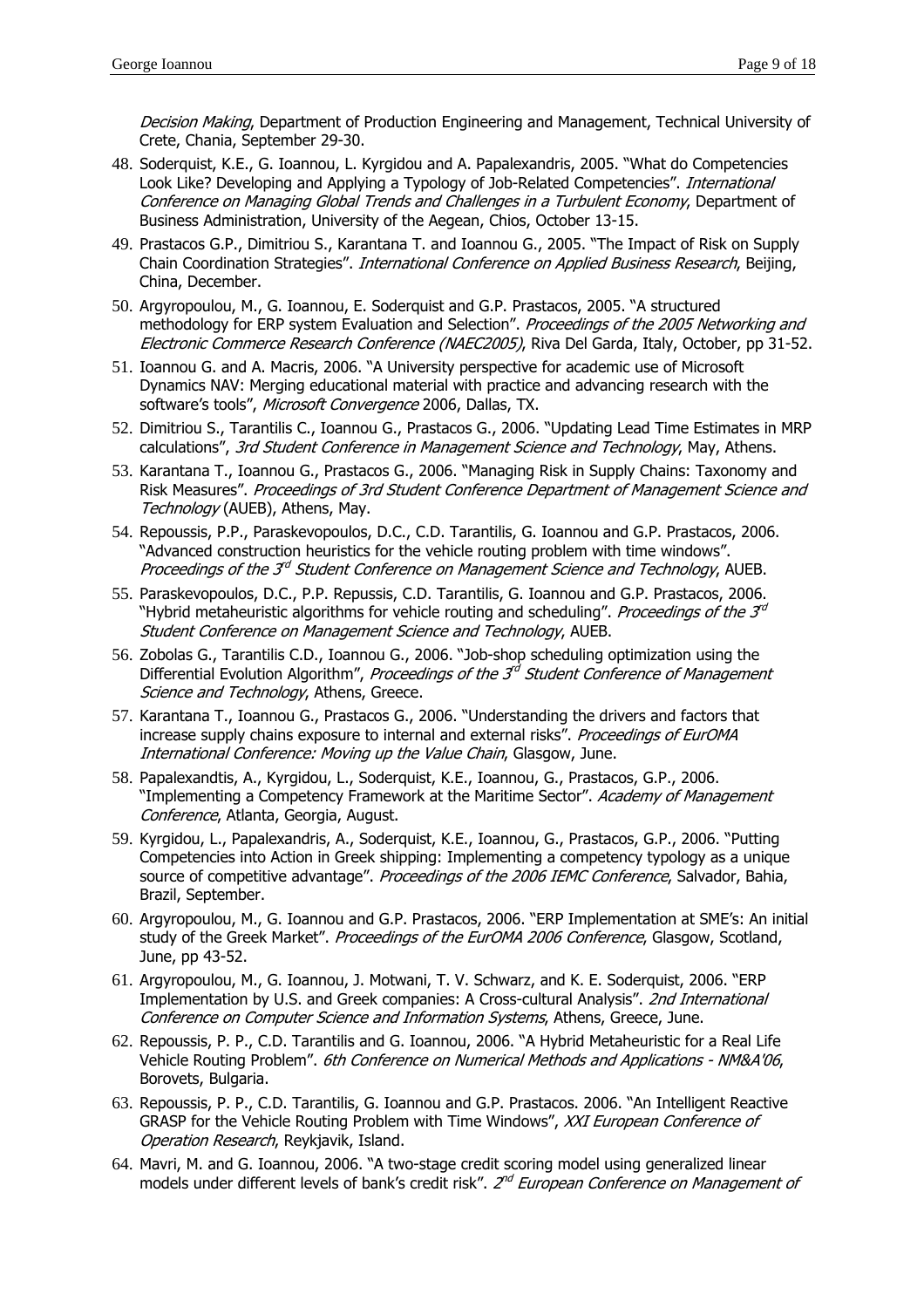Technology (Technology and Global Integration) IAMOT, Aston Business School, Birmingham, UK, September 10-12.

- 65. Repoussis, P.P., C.D. Tarantilis, G. Ioannou and G.P. Prastacos, 2006. "Web Based Fleet Management DSS: A Case Study from Waste Recycling Industry". XXI European Conference of Operation Research, Reykjavik, Island.
- 66. Repoussis, P.P., D. C. Paraskevopoulos, C. D. Tarantilis and G. Ioannou, 2006. "A Reactive Greedy Randomized Variable Neighborhood Tabu Search for the vehicle routing problem with time windows". *3<sup>d</sup> International Workshop on Hybrid Metaheuristics*, Gran Canaria, Spain.
- 67. Kritikos, M. And G. Ioannou, 2006. "A non-parametric method for the vehicle routing problem with time windows with balanced load objective".  $23<sup>rd</sup>$  Conference of the Hellenic Mathematical Society, Patras, November.
- 68. Argyropoulou M., Ioannou G., and Koufopoulos D. (2007). A framework for measuring the impact of ERP implementation at Greek SMEs. Proceedings of the 2007 European Conference on IS Management, Leadership and Governance, Winchester, 18-20 April, pp. 15-24.
- 69. Zobolas G., C.D. Tarantilis and G. Ioannou (2007). Flowshop scheduling optimization with the use of Genetic Algorithms: A comparison with classical construction heuristics. 4<sup>th</sup> Student Conference of Management Science and Technology, Athens, Greece.
- 70. Argyropoulou M., G. Ioannou and D. Koufopoulos (2007). Measuring the performance of ERP projects at SMEs. Proceedings of the EurOMA 2007 Conference, Ankara, Turkey, June.
- 71. Skintzi, G., G. Prastacos and G. Ioannou (2007). Non-cooperative and cooperative strategies in a three-node supply chain. 19<sup>th</sup> National Conference of the Hellenic Operational Research Society, OR in Supply Chain Management, Arta, June 21-23.
- 72. Repoussis, P., C.D. Tarantilis and G. Ioannou (2007). An adaptive memory-based hybrid metaheuristic for the vehicle routing problem with time windows.  $19<sup>th</sup> National Conference of the$ Hellenic Operational Research Society, OR in Supply Chain Management, Arta, June 21-23.
- 73. Pateraki, M., G. Ioannou and G. Prastacos (2007). A review and comparison of outsourcing theories. 19<sup>th</sup> National Conference of the Hellenic Operational Research Society, OR in Supply Chain Management, Arta, June 21-23.
- 74. Argyropoulou, M., D. Koufopoulos and G. Ioannou (2007). Measuring the Enterprise Resource Planning performance in Greek SMEs.  $19<sup>th</sup>$  National Conference of the Hellenic Operational Research Society, OR in Supply Chain Management, Arta, June 21-23.
- 75. Zobolas, G., C.D. Tarantilis and G. Ioannou (2007). Solving the open-shop scheduling problem via a hybrid metaheuristic.  $19<sup>th</sup>$  National Conference of the Hellenic Operational Research Society, OR in Supply Chain Management, Arta, June 21-23.
- 76. Zobolas G., C.D. Tarantilis and G. Ioannou (2007). A Hybrid Metaheuristic Algorithm for the Permutation Flow Shop Scheduling Problem. Euro XXII, 22nd European Conference on Operational Research, Prague, Czech Republic, July.
- 77. Repoussis, P., C.D. Tarantilis and G. Ioannou (2007). Solving the open vehicle routing problem with time windows by adaptive memory programming. *Euro XXII, 22nd European Conference on* Operational Research, Prague, Czech Republic, July.
- 78. Argyropoulou, M., M.K. Sharma, D. Koufopoulos and G. Ioannou (2008). Measuring the performance of Supply Chain Management: A balanced scorecard approach. Proceedings of the  $15^{\text{th}}$  International EurOMA 2008 Conference: Tradition and Innovation in Operations Management, University of Groningen, The Netherlands, June.
- 79. Paraskevopoulos, D.C., C.D. Tarantilis and G. Ioannou (2008). Constructive Heuristics for the Resource Constrained Project Scheduling Problem. 5<sup>th</sup> Student Conference of Management Science and Technology, Athens, Greece, May.
- 80. Mavri, M., V. Angelis, G. Ioannou, E. Gaki and I. Koufodontis, (2008). A two stage credit scoring model based on customers' profile and time horizon. Proceedings of the 1<sup>st</sup> Biannual International Conference on Strategic Developments in Services Marketing, pp 88-96, Chios, Greece.
- 81. Repoussis P.P., Tarantilis C.D. and Ioannou, G. (2008). Solving Heterogeneous Vehicle Routing and Scheduling Problems via Adaptive Memory Programming. Proceedings of the  $10<sup>th</sup>$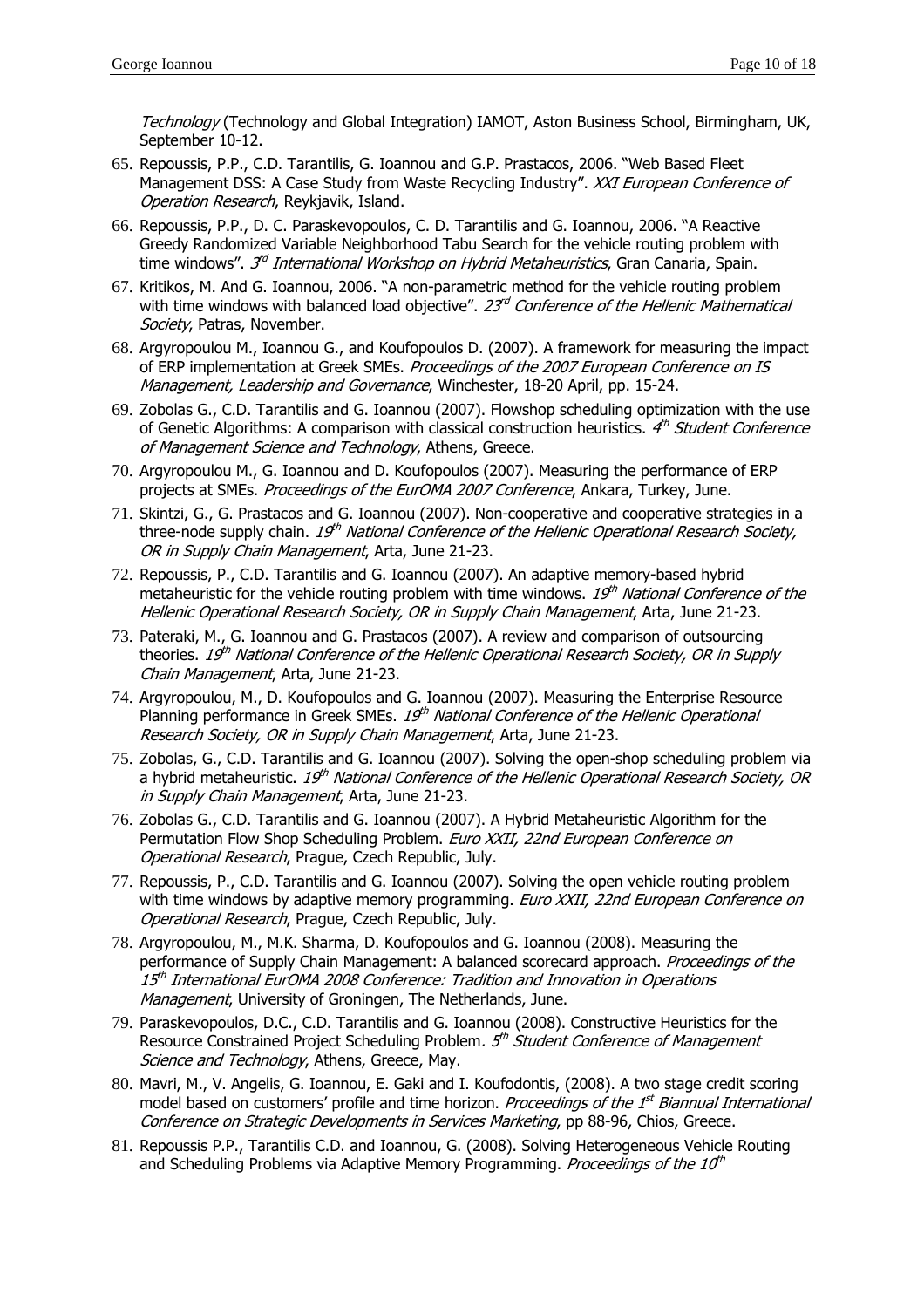International Conference on Application of Advanced Technology in Transportation (AATT) 2008, 27-31 May, Athens, Greece.

## **E5. Research papers in progress**

- 1. Argyropoulou, M., G. Ioannou, K.E. Soderquist and J. Motwani. 'Managing ERP system evaluation and selection in SMEs using the 'six-imperatives' methodology', European Journal of Information Systems, under review.
- 2. Dimitriou, S., G. Ioannou and P. Tsoi. "Assessing the comparative efficiency of British Telecom call-centres using Data Envelopment Analysis", International Transactions of Operations Research, under review.
- 3. Dimitriou S., G. Ioannou and G. Prastacos. "Lead Time Estimation in MRP for Make-To-Order Manufacturing Systems", International Journal of Production Economics, under review.
- 4. Papalexandris, A., L. Kyrgidou, G. Ioannou and G.P. Prastacos. "Putting Strategic Competencies into Action: A Framework for Successful Implementation". Journal of Change Management, under review.
- 5. Repoussis P.P., Tarantilis C.D. and Ioannou G. "The Vehicle Routing Problem with Multiple Compartments and Commodities". Technical Report, Athens University of Economics & Business.
- 6. Repoussis P.P., Tarantilis C.D. and Ioannou G. "Waste management and recycling from an operational perspective: the case of used lubricants collection and regeneration in Greece". Technical Report, Athens University of Economics & Business.

## **E6. Lecture Notes**

- 1. Ioannou, G., 2000. Production Management. Lecture Notes, Department of Operations Research and Marketing, Athens University of Economics & Business.
- 2. Ioannou, G., 2003. Production and Operations Management. Lecture Notes, Department of Management Science & Technology, Athens University of Economics & Business.
- 3. Ioannou, G., 2000. *Decision Support Systems*, Lecture Notes, Department of Operations Research and Marketing, Athens University of Economics & Business.
- 4. Ioannou, G., 2002. Production and Operations Management. Lecture Notes, Graduate Program in Decision Sciences, Athens University of Economics & Business.
- 5. Ioannou, G., 2001. *Strategic Inventory Control and Warehousing*. Lecture Notes, Graduate Program in Decision Sciences, Athens University of Economics & Business.
- 6. Ioannou, G., 2002. Managing Performance. Lecture Notes, MBA Graduate Program, Henley Business School.
- 7. Ioannou, G., 2002. Production and Operations Management. Lecture Notes, Executive MBA Graduate Program, Athens University of Economics & Business.

## **F. Honors and Awards**

- Excellence in Education Award, Microsoft Corporation, EMEA Convergence, Munich, Germany, 2006
- Teaching Excellence Award, International MBA, 2006.
- Teaching Excellence Award, International MBA, 2004.
- Teaching Excellence Award, Executive MBA, 2004.
- Teaching Excellence Award, Graduate Program in Decision Sciences, 2003.
- Award for Best Student Project, Virginia Tech; 1997.
- Award for Best Student Project, Virginia Tech; 1996.
- Award for Travel and Conference Presentation, University of Maryland; 1995.
- Award for Advanced Studies, Science and Engineering Research Council, UK; 1990.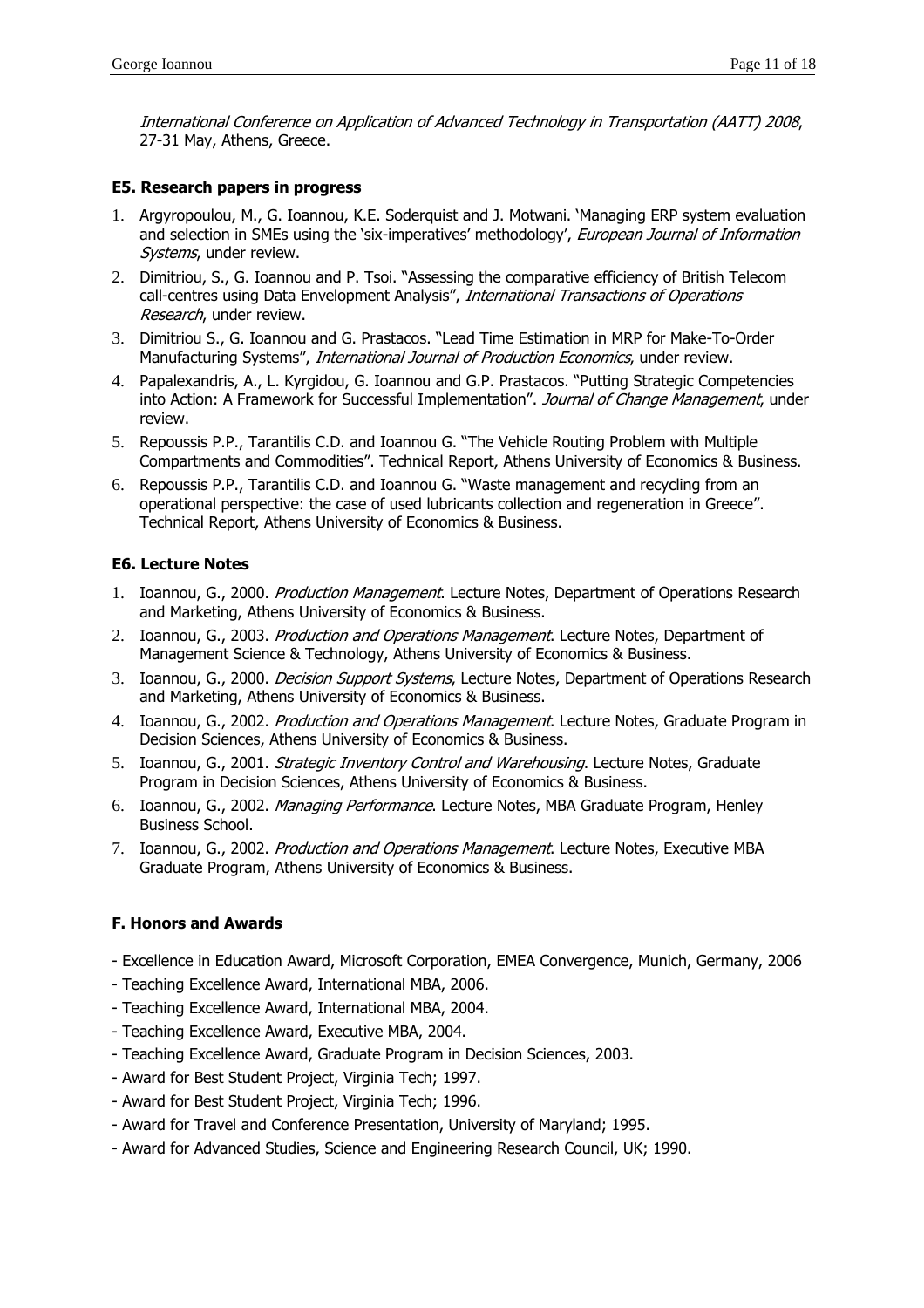## **G. Executive – Graduate Seminars**

## **USA**

- 1. Layout and material handling system design, invited lecture series at the Northern Virginia Graduate Center, Falls Church, VA, Summer 1996 (audience: military personnel pursuing a Masters in Engineering Administration).
- 2. State-of-the-art methods for manufacturing systems design. CIT sponsored seminar, Roanoke Conference Center, Roanoke, VA, October 1996 (audience: managers of manufacturing plants throughout the state of Virginia).
- 3. Warehouse design and operation. Joint Training and Analysis Simulation Center, Crystal City, VA, April 1997 (audience: navy personnel responsible for setting-up, operating, and managing warehouses).
- 4. Evaluating Material Handling Requirements and Facilities Design. VPMEP sponsored seminar, Lynchburg, VA, September 1997 (audience: production/distribution managers and industrial engineers from Virginia-based industries).
- 5. Virginia's Center for Microelectronics Manufacturing. Dominion Semiconductor, Manassas, VA, May 1998 (audience: Vice President and all level managers of Dominion Semiconductor – a joint venture of IBM and Toshiba).
- 6. Material flow control. Insteel Wire Products, Fredericksburg, VA, June 1998 (audience: Vice President – Operations, Plant managers and Quality managers).
- 7. The role and need for ERP systems in today's competitive marketplace (ERP technology status and trends). Alliant TechSystems, Radford, Va, July 1998. (Audience: President, Vice President – Operations, Plant managers and Industrial Engineers).

## **Greece**

- 8. Introduction to Health Information Systems. Audience: Medical Doctors, Clinical Facilities Personnel. Sponsored by the Hellenic Anticancer Society. 30 hours, Spring 1999.
- 9. Marketing Information Systems. Lecture Series for graduate students. Athens University of Economics and Business. 36 hours, Spring 1999.
- 10. Enterprise Resource Planning Systems. Lecture Series within the Graduate Program in Decision Sciences. Spring 2000.

# **H. Funded Research Projects**

- 1. "The Manufacturing Systems Integration Laboratory: A hub for cooperative research in emerging aspects of manufacturing systems." Period: 1996-1997. Sponsor: SCHEV.
- 2. "Integrated design of manufacturing shops." Period: 1996-1997. Sponsor: State of Virginia Core Research.
- 3. "Development of production-related training material." Period: 1998. Sponsors: ReachOUT Program and Insteel Wire Products.
- 4. "Enhancement of the hardware capabilities of the Manufacturing Systems Integration Laboratory." Period: 1996-1998. Sponsor: SCHEV.
- 5. "Analysis of material flow, evaluation of material handling alternatives and study of production performance measures." Period: 1998. Sponsors: Insteel Wire Products and CIT. Co-PI: S.C. Sarin.
- 6. "Cost engineering and Industrial Engineering Support for the Navy CVX project." Period: 1998- 1999. Sponsor: US Navy. Co-PIs: K. Triantis, M. Nussbaum and B. Hoopes.
- 7. "Generation of optimization-based design." Period: 1998-1999. Sponsor: National Science Foundation. Co-PI: S.C. Sarin.
- 8. "A technology development center for microelectronics manufacturing." Period: 1998-1999. Sponsor: CIT. Co-PIs: S.C. Sarin, K.P. White.
- 9. "Improving the effectiveness of the production operations in a chemical/mechanical hybrid processing line." Period: 1998-1999. Sponsors: Alliant Tech Systems and CIT. Co-PI: J. Kobza.
- 10. "Development of the Business Plan for the Greek National Network for Research and Development". Period: 2000-2001. Sponsor: GR-NET SA.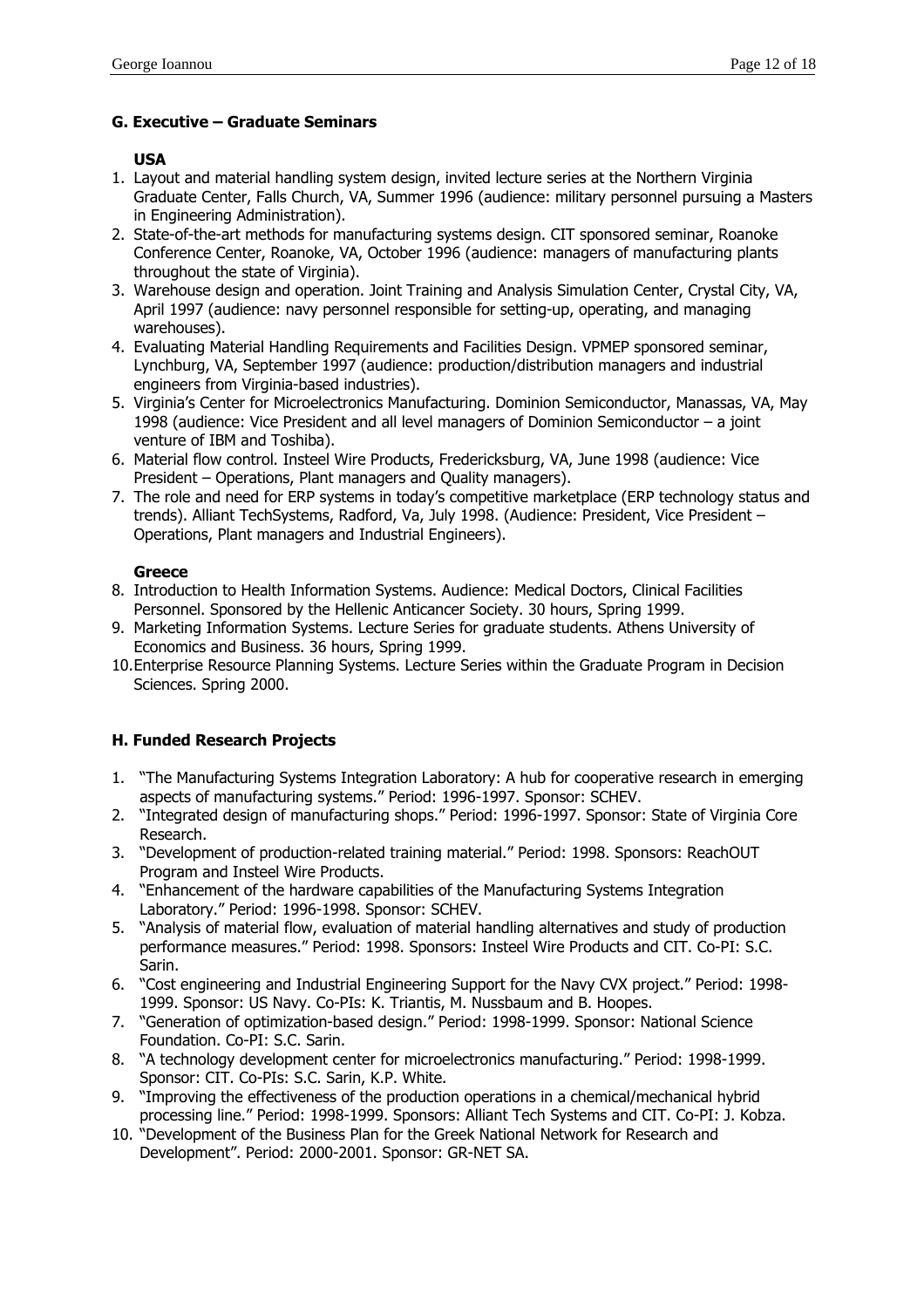- 11. "Development of an effective platform (business and technology) for integrating distributed shipping operations – ΗΛΕΝΑ". Period: 2002. Sponsors: General Secretariat for Research and Technology and Avin Oil Trader SA.
- 12. "Design and implementation of enterprise-wide information systems for effective centralized purchasing and retail distribution in the consumer electronics sector". Period: 2002. Sponsors: General Secretariat for Research and Technology and Expert Hellas SA.
- 13. "Managing Business-to-Business Applications in the New Economy". Period: 2001-2003. Sponsor: M.J. Maillis SA.
- 14. "Cost analysis and feasibility study of camps". Period: 2003. Sponsor: EFEK-PELK.
- 15. "Waste management using WWW applications and systems". Period: 2004-2006. Sponsor: General Secretariat for Research and Technology and Cyclon SA.
- 16. "Innovative HRM approaches for the maritime sector". Period: 2004-2006. Sponsor: General Secretariat for Research and Technology (cooperation with Avin SA).
- 17. "Models and optimization approaches for banking operations in the new economy". Period: 2003- 2005. Sponsor: Ministry of Education.
- 18. "Integrated operational optimization system for maritime companies based on internet applications". Period: 2005-2007. Sponsor: GSRT and PGA Maritime Company.
- 19. "Business process reengineering and technical support for IT system implementation for APPD". Period: 2005-2007. Sponsor: Information Society SA (cooperation with ICAP SA).
- 20. "Business process evaluation of DESMOS S.A.". Period: 2006-2008. Sponsor: DESMOS S.A.
- 21. "Intelligent methods for optimal integrated production planning and scheduling in continuous flow systems". Period: 2006-2008. Sponsor: General Secretariat for Research and Technology and CYCLON S.A.
- 22. "Capacity planning of administrative services through the application of the balanced scorecard method at the University of Cyprus." Period: 2008-2009. Sponsor: University of Cyprus.
- 23. "Development of educational material for telecom executives". Period: 2009-2010. Sponsor: OTE Academy.
- 24. "Development of an executive training program for public sector managers". Period 2009-2010. Sponsor: Epagelmatiki Katartisi S.A. - Ministry of Labor.

## **Ι. Teaching Experience**

## **USA**

- 1. Facilities Planning and Material Handling. Undergraduate course, Virginia Polytechnic Institute and State University. Spring 1996, Fall 1996, Spring 1997, Spring 1998. USA.
- 2. Manufacturing Systems Engineering. Undergraduate course, Virginia Polytechnic Institute and State University. Summer 1996, Summer 1997. USA.
- 3. Layout and Location Theory. Graduate course, Virginia Polytechnic Institute and State University. Fall 1997, Fall 1998. USA.
- 4. Manufacturing Processes. Graduate course, Virginia Polytechnic Institute and State University. Spring 1996, Summer 1998. USA.
- 5. Production Planning and Control. Graduate Course, Virginia Polytechnic Institute and State University. Summer 1997. USA.

## **Greece**

- 6. Production Management. Undergraduate Course, Department of Operations Research and Marketing, Athens University of Economics and Business. Spring 1999, 2000, 2001, 2002, 2003 and 2004.
- 7. Decision Support Systems. Undergraduate Course, Department of Operations Research and Marketing, Athens University of Economics and Business. Spring 1999, 2000, 2001 and 2002.
- 8. Production and Operations Management. Undergraduate Course, Department of Management Science and Technology. Athens University of Economics and Business, Spring 2003, 2004, 2005, 2006, 2007.
- 9. Management Science Applications. Undergraduate Course, Department of Management Science and Technology. Athens University of Economics and Business. Fall 2002, Fall 2003.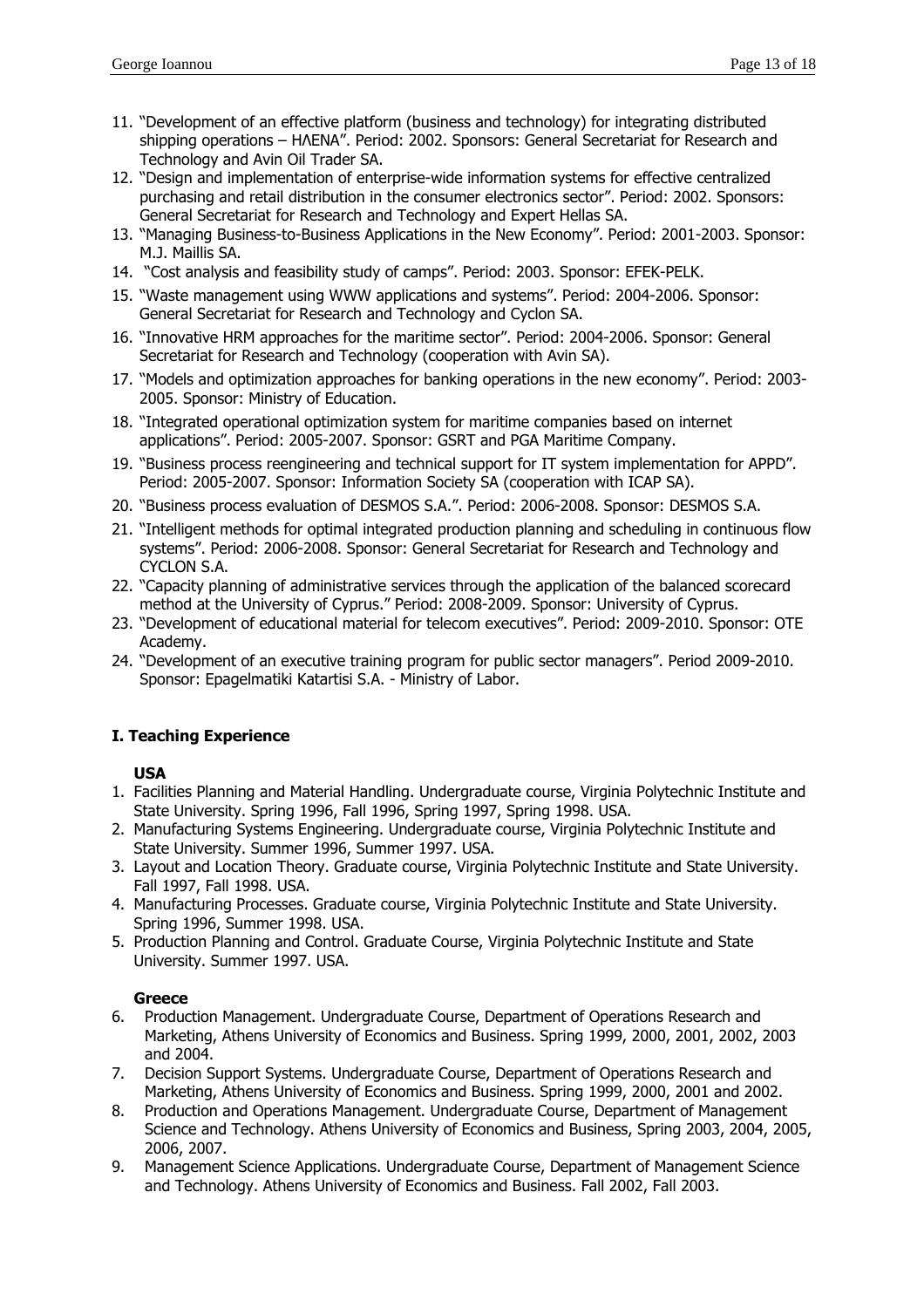- 10. Production and Operations Management. Undergraduate course, ERASMUS Program, Athens University of Economics and Business, Spring 2002, Fall 2003, Spring 2004.
- 11. Enterprise Resource Planning Systems, Undergraduate Course, Athens University of Economics and Business, Spring 2004, Fall 2004, 2005, 2006, 2007.
- 12. Procurement and Demand Management, Undergraduate Course, Athens University of Economics and Business, Fall 2005.
- 13. Production and Operations Management. Graduate Course, Graduate Program in Decision Sciences, Athens University of Economics and Business. Fall 1999, Spring 2000, Spring 2001, Fall 2001, Spring 2002, Fall 2003.
- 14. Production and Operations Management, Executive MBA Program, Athens University of Economics and Business, Summer 2002, 2003, 2004, 2005, 2006, 2007.
- 15. Strategic Inventory Control and Warehousing. Graduate Course, Graduate Program in Decision Sciences, Athens University of Economics and Business. Spring 2000, 2001, 2002, 2003, 2004, 2005, 2006, 2007.
- 16. Marketing Information Systems. Graduate Course, Graduate Program in Marketing and Communications with New Technologies, Athens University of Economics and Business. Spring 2000.
- 17. Managing Performance. Graduate course, Henley MBA. Summer 2002 and 2003.
- 18. Production and Operations Management, International MBA Program, Athens University of Economics and Business, Spring 2005, 2006, 2007.

## **J. Consulting Experience**

## **USA**

- 1. Westinghouse ESG: Contributed to the design of manufacturing cells based on inter-cell traffic and part family data, and computed expected savings in material handling cost. Designed machine layout that maximizes flow in a common direction, for the most promising cells. Composed time-phased implementation plan for shop layout, that maximizes benefits over time while keeping machine relocation costs within budget constraints. Achieved savings in the order of \$200,000 per year. (Location: Baltimore, MD).
- 2. *Eastern Standard Co.*: Rearranged the layout of vertical blinds production area and organized machines into cells for easier management. Proposed layout redesign that improved material handling by 65%. Recommended several production management techniques for alleviating problems on the shop floor (Location: Baltimore, MD).
- 3. Washington Aluminum Co.: Evaluated the performance of the manufacturing operations at the Baltimore plant. Assessed the system needs for improved inventory turnover, production quality, and on-time finished goods delivery, and proposed specific modifications and enhancements (reengineering) of the production management process that will result in \$130,000 savings per year, plus intangibles. Decomposed the set of manufacturing resources into independent work cells devoted to the production of individual product lines. (Location: Baltimore, MD).
- 4. Rowe Furniture Inc.: Re-engineered the production management system and implemented kanbans and Just-in-time (JIT) elements. Performed a feasibility study for the use of MRP software to coordinate multi-site production facilities for frame manufacturing and upholstery. The implementation of the final system resulted in improved on-time delivery by 30%, and decreased production lead times by 20%. (Location: Salem, VA).
- 5. Litton Poly-Scientific, Inc. Redesigned the machine shop and created independent focused cells. Designed work teams with multi-level skills and determined the optimal allocation (rotation) of workforce to cells. Implemented dynamic product-to-cell and worker-to-cell assignment according to product demands, cell capacities, and operator capabilities. Enhanced system productivity and job satisfaction for machine operators. Implicitly improved managementworkforce relationships and product quality. (Location: Blacksburg, VA).
- 6. *Insteel Industries, Inc.* (wire products manufacturing). Streamlined the sales/marketing and production functions by re-engineering the sales quotation process. Provided capacity-related feedback and lead time estimates to sales personnel (on-line) for determining accurate (earliest) order delivery dates. Determined strategies for satisfying demand peaks (increase inventories and sub-contract work) during promotions (reduced product prices). (Fredericksburg VA).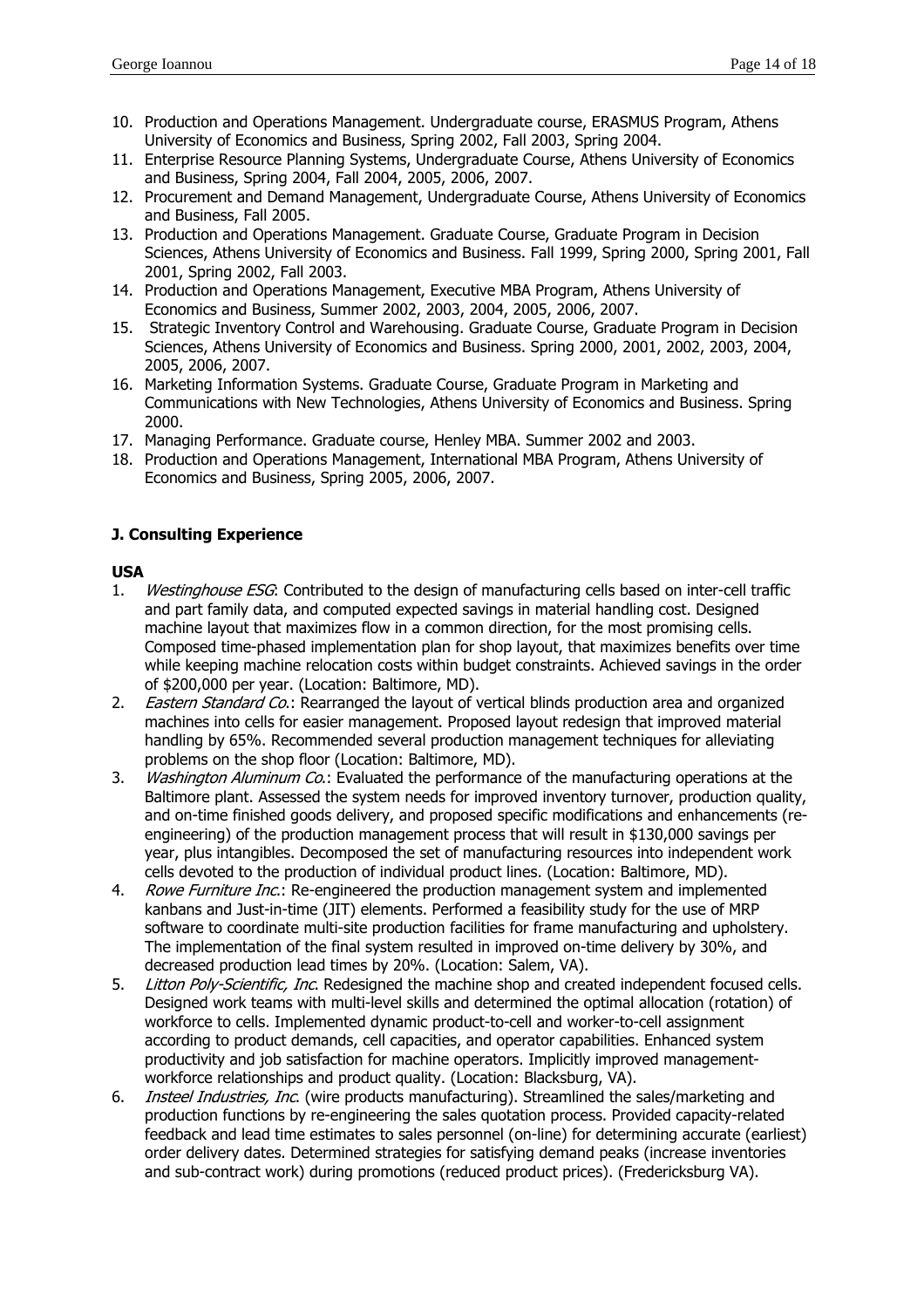- 7. Alliant TechSystems (propellant manufacturing). Performed requirements study for a full-scale implementation of an ERP system (accounting, purchasing, planning, Master Production Scheduling, job release, stocking levels, lot sizing etc.). Contributed to the rigorous design of the products' BOMs and Production Routings, as well as to the selection of local (machine-level) scheduling rules and global (factory level) production planning techniques. Developed a complete simulation model for the factory operations (Location: Radford, VA).
- 8. Dominion Semiconductor. Performed requirements study for ERP system implementation. Evaluated proposals for full-blown ERP from software vendors. Responsible for project management during implementation.
- 9. *Ericsson S.A.* Reorganization of multiple level warehouse system. Identification of ERP deficiencies of central (Sweden) inventory planning. Design and implementation of new intraand inter-warehouse material replenishment. Determination of pull replacement policies.

#### **Greece**

- 10. Nireus SA: Selection of an Enterprise Resource Planning Information System that would support all transactional and managerial reporting needs of the Nireus Group of companies. The project involved requirements analysis, development of a Request for Proposals, evaluation of all vendor responses based on extensive quantitative and qualitative criteria, creation of business cases for ERP system testing, and delivery of a final proposal document for the system that best meets the ERP requirements and satisfies all the enterprise's constraints. The project emphasized requirements definition and vendor evaluations.
- 11. American Express Bank Personal Financial Services: Selection of an Integrated Banking Information System for American Express Bank - Personal Financial Services that would support all traditional and alternative market channels of the new Bank. Most major core banking systems were evaluated as part of the project, e.g.: Fiserv, Midas Kapiti, Globus, PROFITS, Systems Access, etc. Furthermore, specialized software for Dealing Room Support, e-business, workflow and General Ledger application was also examined. As part of the project we: a) Developed both high level and analytical requirements for all Banking and Infrastructure Processes; b) Developed extensive Request for Proposals and Evaluation Criteria; c) Performed site visits at international locations (London, Singapore, etc.); d) Developed business scenarios (cases) for system evaluation (proof-of-concept); e) Evaluated vendor proposals and prepared selection documentation; f) Developed implementation plan for the proposed system
- 12. Fiat Credit Hellas: IT Requirements and Gap Analysis. Analysis of the minimum requirements for a core banking system coupled with the in-house developed loan processing and other IT applications. Determination of all requirements for the introduction of an enhanced Banking Information System via: a) A detailed feasibility study of the computational and telecommunication infrastructure and applications; b) A Gap Analysis for the existing Information System and the needs-expectations of the proposed Banking system; c) A proposal for a comprehensive business transformation based on Information Technology. The project resulted in the optimum mix of banking software modules and in house applications that would best support the operations of the new bank within the Fiat Group.
- 13. Elliniki Technodomiki Aktor Construction Company: Feasibility study for the integration of the ERP systems (SAP and Compack/400, respectively) of the two construction companies, and suggested the implementation-deployment of additional SAP modules at the Group level, together with the realization of an Executive Information System for managerial decision making.
- 14. AEGEK Construction Company: Selection of an Enterprise Resource Planning Information System that would support all transactional and managerial reporting needs of AEGEK. Requirements analysis, development of a Request for Proposals, evaluation of all vendor responses based on extensive quantitative and qualitative criteria, creation of business cases for ERP system testing, and delivery of a final proposal document for the system that best meets the ERP requirements and satisfies all the enterprise's constraints.
- 15. City of Athens: E-certificates ordering and Management System. We developed a custom Internet system on the Oracle Database for ordering certificates via the Web and managing the citizens' database and the relevant transactions and payments. The project required the interface to ATHENA, an application developed in-house by the City of Athens.
- 16. Hellenic Organization for Standardization (ΕΛΟΤ): Development of an e-business system for delivering on-line all ELOT standards together with an electronic payment system.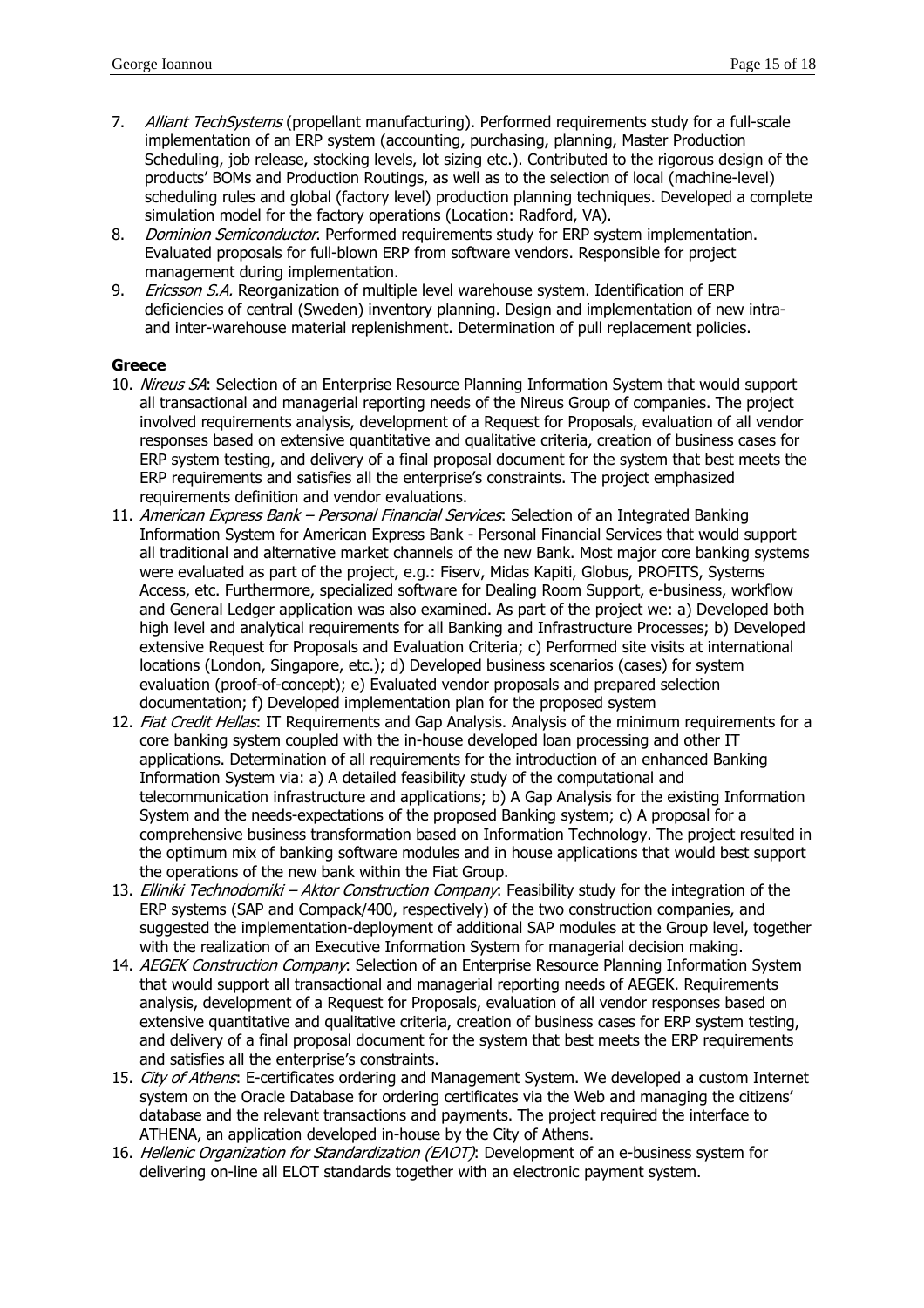- 17. Expert Hellas SA: Information Technology Strategy and Selection of an Enterprise Resource Planning Information System that would support all transactional and managerial reporting needs of Expert Hellas SA. Requirements analysis, development of a Request for Proposals, evaluation of all vendor responses based on extensive quantitative and qualitative criteria, creation of business cases for ERP system testing, and delivery of a final proposal document for the system that best meets the ERP requirements and satisfies all the enterprise's constraints. The project resulted in the selection of the JD Edwards ERP for implementation.
- 18. ICL Hellas SA: Development of information systems strategy and synthesis of a business plan for the expansion of the company's activities in the areas of information systems integration and ebusiness applications.
- 19. Macro Cash-and-Carry SA: Design of a Euro mitigation plan for all information systems of the company (SAP central system and various peripheral systems).
- 20. OTEnet SA: Development of a strategic business and technology plan for the creation of a web portal related to financial information, products and services. Design of sub-systems addressing interfaces with web customers, specification of applications and selection of web software platform.
- 21. Postal Savings Bank: Evaluation for the top Management of Postal Savings Bank (PSB) of Greece of the functionality of PROFITS, a core banking system developed by Intrasoft to be implemented at the bank, and identification of gaps of the software with respect to the PSB requirements. Analysis of the peripheral systems proposed by Intrasoft, with emphasis on the Dealing room. As part of the latter aspect of the project, we: a) Analyzed the functionality of Thompson Vision and Condor – Reuters; b) Highlighted the Strengths and Weaknesses of each package; c) Performed Gap Analysis between the needs-expectations of PSB and the systems' capabilities; d) Developed recommendations for systems implementation; e) Assisted PSB in commercial negotiations with the vendor
- 22. Hanseatic Shipping Company: Information Technology Strategy and Selection of an Information System that would support all transactional and managerial reporting needs of the company and all of its off-shore affiliates in Cyprus, Singapore, Philippines, Latvia, etc. The project involved requirements analysis, development of a Request for Proposals, evaluation of all vendor responses based on extensive quantitative and qualitative criteria, creation of business cases for system testing, and delivery of a final proposal document for the system that best meets the ERP requirements and satisfies all the enterprise's constraints.
- 23. Intersys SA: Selection of an Enterprise Resource Planning Information System that would support all transactional and managerial reporting needs of the company. The project involved requirements analysis, development of a Request for Proposals, evaluation of all vendor responses based on extensive quantitative and qualitative criteria, creation of business cases for system testing, and delivery of a final proposal.
- 24. Hellenic Sugar Industry: Redesign of the supply chain management system with emphasis of the warehouse network specification, the delivery plan and the distribution policies of the company, across the locations of factories, warehouses and customer storage points throughout Greece and for all the products and by-products of the manufacturing processes.
- 25. AB Bank: Selection of an Integrated Banking Information System for Aegean-Baltic Bank, a new bank specializing in syndicated loans for shipping companies. As part of the project we: a) Developed both analytical requirements for syndicated loans and other core Banking Processes; b) Developed extensive Request for Proposals and Evaluation Criteria; c) Developed business scenarios (cases) for system evaluation (proof-of-concept); d) Are evaluating vendor proposals and preparing selection documentation
- 26. Agricultural Bank of Greece: Selection of an information technology and systems company for strategic investment.
- 27. Nova Scotia Bank: Requirements and Gap Analysis for the integration of the Information System of Nova Scotia Bank (NSB) with the one of Agricultural Bank of Greece (ABG). Analysis of the minimum requirements for the interface of ABG' s core banking system with external systems. Evaluation of all the computational and telecommunication infrastructure and applications of NSB. Proposal of a comprehensive business transformation plan with all necessary risk mitigation, project management and systems integrity safeguards.
- 28. Compaq SA: Selection of a software applications development company, with emphasis on web applications, for strategic investment.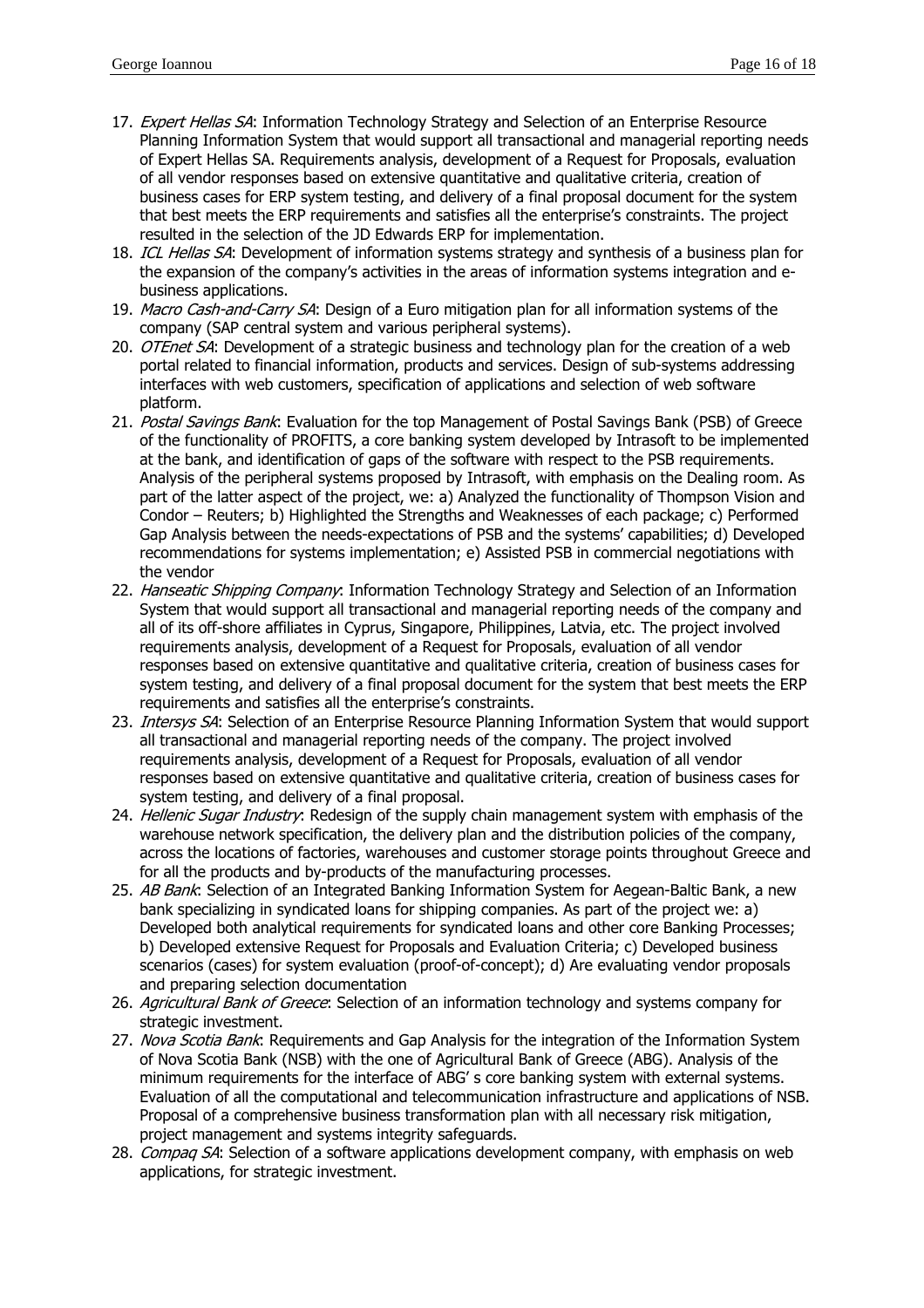- 29. Allianz Group: Business process mapping and optimisation. Streamlining of intra-company processes for standardization and compliance with International Group Policies.
- 30. Friesland Hellas SA: Redesign of the supply chain network. Analysis of customers' distribution, location and GIS mapping. Redesign of existing warehouse and proposal for an additional warehouse. Vehicle routing implication for product distribution. Strategic supply chain integration suggestions.
- 31. Expert Hellas SA: Implementation of the JD Edwards ERP system at the Headquarters of Expert Hellas SA in Thessalonica, together with Softecon SA, the local JD Edwards representative. Responsible for the project management, system documentation, acceptance testing, and interface design and development with the local POS system. Execution of a change management program, development of a deployment mechanism for the installation of the ERP system at three key stores-locations, preparation of the user manuals and assistance in the final parameterization of JD Edwards.
- 32. Silver and Baryte Ores Mining Company: Blueprint development and specification of the implementation plan (for all group, in Greece and abroad – Germany, France, USA, etc.) for the following SAP modules: FI, CO, SD, MM. Feasibility study for the implementation of PP, PM and Industry Solution Mining.
- 33. Verxil SA. Layout redesign of the manufacturing plant.
- 34. EPA Attika (Natural Gas). Evaluation of the proposals for SAP implementation.
- 35. HTSO (Hellenic Transmission System Operator). SAP implementation support and information system redesign.

## **K. Graduate Students Advised**

#### **USA**

| - Kiran K. Raghunathan Chairman |             | MS.   | ISE. | Summer 1998 |
|---------------------------------|-------------|-------|------|-------------|
| - Robert A. Hanson              | Co-chairman | Ph.D. | ISE. | Spring 1999 |
| - Flor Martinez                 | Co-chairman | MS.   | ISE. | Summer 1999 |
| - Mukund Venkatesan             | Co-chairman | MS.   | ISE. | Summer 1999 |

## **Greece**

- Mania Mavri, Ph.D., Athens University of Economics and Business (2005)
- Panagiotis Repoussis, Ph.D., Athens University of Economics and Business (2008)
- George Zobolas, Ph.D., Athens University of Economics and Business (2008)
- Georgia Skintzi, Ph.D., Athens University of Economics and Business (Co-advisor 2005)
- Alexandros Papalexandris, Ph.D., Athens University of Economics and Business (Co-advisor 2008)
- Maria Pateraki, Ph.D. Candidate, Athens University of Economics and Business (Co-advisor)
- Dimitris Paraskevopoulos, Ph.D. Candidate, Athens University of Economics and Business
- Panagiotis Kyriazis, Ph.D. Candidate, Athens University of Economics and Business
- 50 graduate students at the M.Sc. Program in Decision Sciences

## **L. Other Academic Activities**

- Member, Telecommunications Committee, Technical Chamber of Greece (2006-today)
- Executive Member, Board of Directors, Hellenic Railroads (2008-today)
- Member, Research Committee, Technical Chamber of Greece (2002-2006)
- Member, Academic Advisory Council, Microsoft Corporation (2008-today)
- Member, Advisory Board, Attica Ventures (2006-today)
- Member, Research Committee, Athens University of Economics and Business (2006-today)
- Associate Member, National Scientific Committee of the School of Public Administration (2003)
- Evaluator of research proposals, Ministry of Education (2003)
- Member of the Evaluators of the Information Society SA (2003-2004)
- Academic Director, Business-to-Business Applications Working Group of the e-business Forum, General Secretariat of Industry, Ministry of Development (2001)